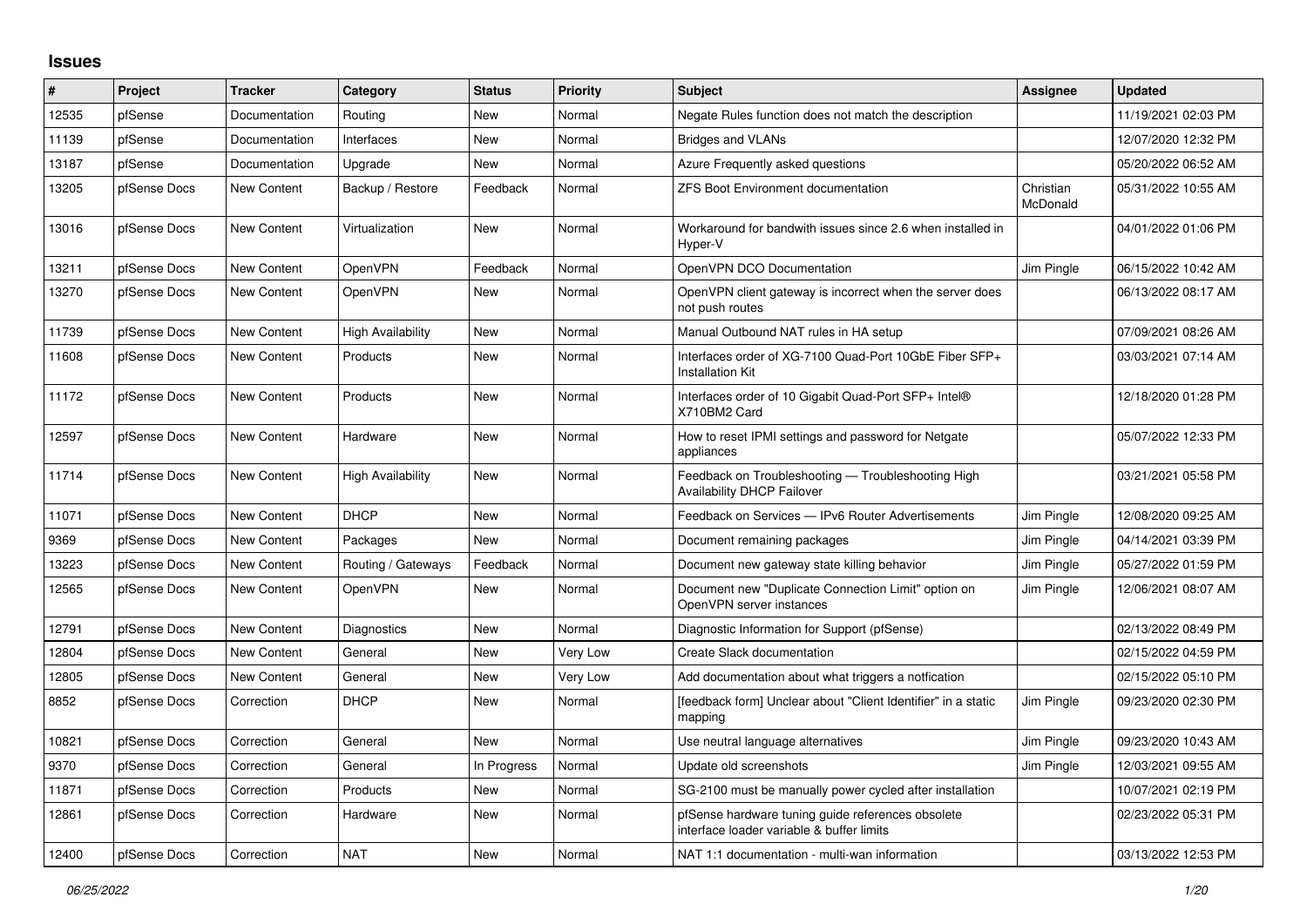| #     | Project          | <b>Tracker</b> | Category                   | <b>Status</b>                 | <b>Priority</b> | <b>Subject</b>                                                                                          | <b>Assignee</b>      | <b>Updated</b>      |
|-------|------------------|----------------|----------------------------|-------------------------------|-----------------|---------------------------------------------------------------------------------------------------------|----------------------|---------------------|
| 10482 | pfSense Docs     | Correction     | Virtualization             | New                           | Normal          | In AWS, Get System Log may not show output and Get<br>Instance Screenshot may need to be used           | Jim Pingle           | 04/20/2020 09:07 AM |
| 11067 | pfSense Docs     | Correction     | Wireless                   | <b>New</b>                    | Normal          | Feedback on Wireless - Recommended Wireless Hardware                                                    | Jim Pingle           | 11/16/2020 07:17 AM |
| 10924 | pfSense Docs     | Correction     | Recipes                    | <b>New</b>                    | Normal          | Feedback on Virtualization - Virtualizing pfSense with<br>VMware vSphere / ESXi                         | Jim Pingle           | 09/23/2020 03:46 PM |
| 9608  | pfSense Docs     | Correction     | Recipes                    | <b>New</b>                    | Low             | Feedback on Virtualization - Virtualizing pfSense with<br>Hyper-V                                       | Jim Pingle           | 03/06/2021 04:29 PM |
| 9374  | pfSense Docs     | Correction     | Recipes                    | New                           | Normal          | Feedback on Virtualization - Virtualizing pfSense with<br>Hyper-V                                       | Jim Pingle           | 09/23/2020 02:40 PM |
| 11145 | pfSense Docs     | Correction     | Virtualization             | <b>New</b>                    | <b>Very Low</b> | Feedback on pfSense Configuration Recipes - Virtualizing<br>pfSense with Hyper-V                        | Jim Pingle           | 03/06/2021 04:14 PM |
| 12098 | pfSense Docs     | Correction     | Configuration              | New                           | Normal          | Feedback on pfSense Configuration Recipes - Accessing a<br>CPE/Modem from Inside the Firewall           |                      | 07/02/2021 02:30 AM |
| 11195 | pfSense Docs     | Correction     | Recipes                    | <b>New</b>                    | Normal          | Feedback on pfSense Configuration Recipes - Accessing a<br>CPE/Modem from Inside the Firewall           | Jim Pingle           | 12/30/2020 01:13 PM |
| 9454  | pfSense Docs     | Correction     | Interfaces                 | <b>New</b>                    | Low             | Feedback on IDS / IPS - Snort Suppression Lists                                                         | Jim Pingle           | 09/23/2020 02:44 PM |
| 9685  | pfSense Docs     | Correction     | <b>Firewall Rules</b>      | New                           | Normal          | Feedback on Firewall - Floating Rules                                                                   | Jim Pingle           | 09/23/2020 02:57 PM |
| 12978 | pfSense Docs     | Correction     | Monitoring                 | New                           | Normal          | Correction to iftop section of Monitoring Bandwidth Usage                                               | Jim Pingle           | 03/23/2022 11:18 AM |
| 11223 | pfSense Docs     | Correction     | Products                   | <b>New</b>                    | Normal          | Azure Marketplace links are invalid                                                                     | <b>Jared Dillard</b> | 02/03/2021 10:36 AM |
| 9310  | pfSense Docs     | Correction     | Products                   | New                           | Normal          | Appliances with internal switch need the MAC Address<br>section of their Getting Started guides updated | Jim Pingle           | 09/23/2020 10:24 AM |
| 12570 | pfSense Docs     | Correction     | General                    | New                           | Normal          | Active appliance list missing 6100                                                                      |                      | 12/06/2021 11:41 AM |
| 12367 | pfSense          | Todo           | Installer                  | <b>New</b>                    | Normal          | ZFS: Do not show memstick disk on target list                                                           |                      | 09/13/2021 07:37 AM |
| 13108 | pfSense Docs     | Todo           | Installation /<br>Upgrades | New                           | Normal          | ZFS filesystem implications                                                                             | Jim Pingle           | 04/27/2022 03:18 PM |
| 6697  | pfSense          | Todo           | Web Interface              | <b>New</b>                    | Low             | White squares around the numeric values in the Status /<br>Queues page                                  | <b>Jared Dillard</b> | 08/15/2016 03:19 AM |
| 5902  | pfSense          | Todo           | Configuration<br>Backend   | New                           | Normal          | Use a common place for default values                                                                   |                      | 08/13/2019 12:53 PM |
| 6332  | pfSense          | Todo           | Web Interface              | New                           | Normal          | Upgrade encryption options to cover current range of<br>recommendations                                 |                      | 08/13/2019 02:34 PM |
| 11508 | pfSense          | Todo           | Web Interface              | <b>Pull Request</b><br>Review | Low             | Update SimplePie to to y1.5.6                                                                           |                      | 02/23/2021 07:23 AM |
| 11622 | pfSense Docs     | Todo           | <b>IPsec</b>               | New                           | Normal          | Update pfSense VPC VPN Configuration Wizard docs                                                        |                      | 03/04/2021 09:36 AM |
| 12806 | pfSense Packages | Todo           | node_exporter              | New                           | Normal          | Update node_exporter to 1.3.1                                                                           |                      | 02/15/2022 05:26 PM |
| 12354 | pfSense Packages | Todo           | haproxy                    | Feedback                      | High            | Update haproxy-devel to mitigate CVE-2021-40346                                                         | Viktor Gurov         | 05/12/2022 08:50 AM |
| 13229 | pfSense Docs     | Todo           | Captive Portal             | Feedback                      | Normal          | Update documentation for IPFW to PF transition for Limiters<br>and Captive Portal                       | Jim Pingle           | 05/27/2022 03:04 PM |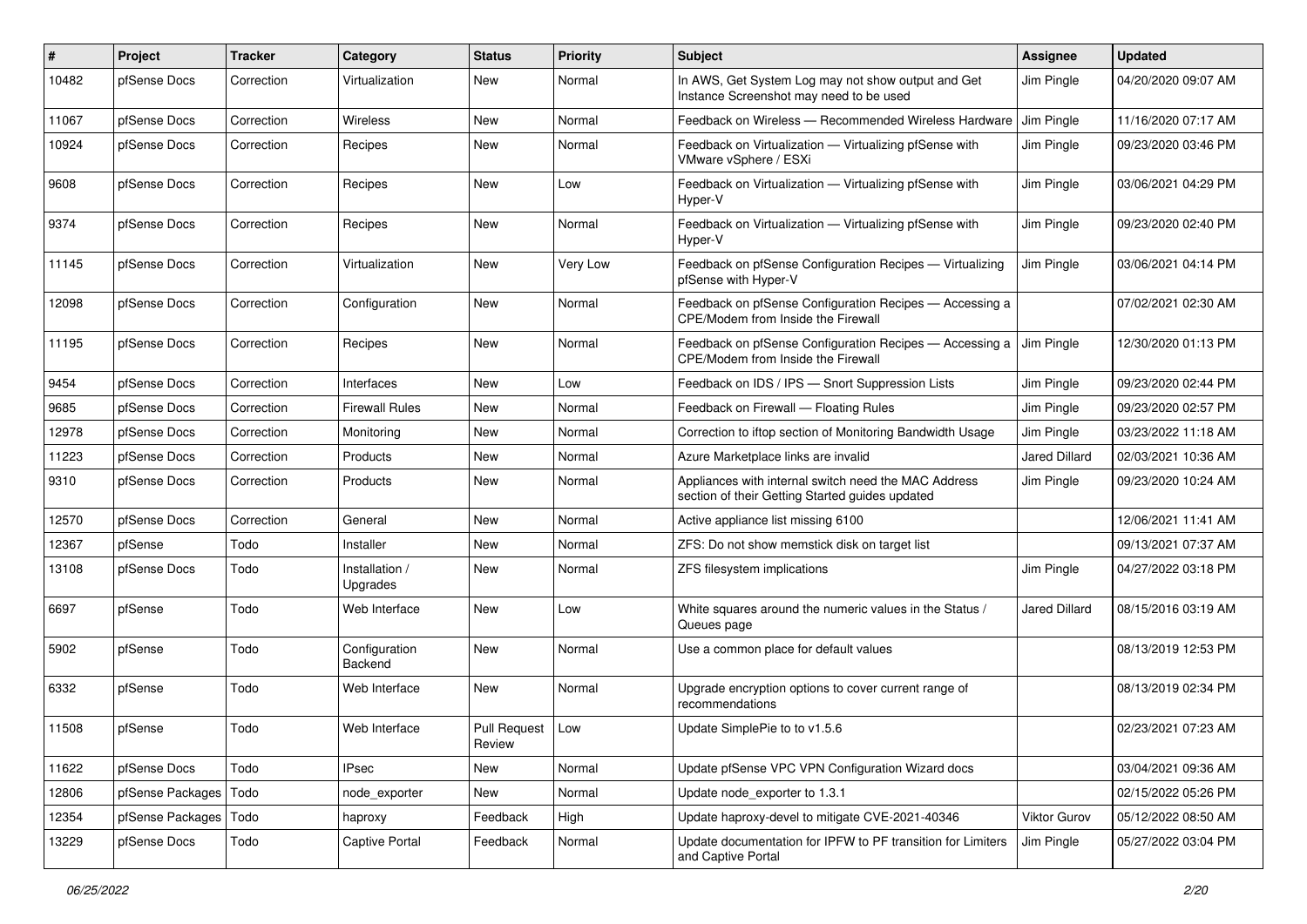| $\vert$ # | Project          | <b>Tracker</b> | Category                     | <b>Status</b>                 | <b>Priority</b> | <b>Subject</b>                                                                             | <b>Assignee</b>                       | <b>Updated</b>      |
|-----------|------------------|----------------|------------------------------|-------------------------------|-----------------|--------------------------------------------------------------------------------------------|---------------------------------------|---------------------|
| 6752      | pfSense Packages | Todo           | <b>Status Traffic Totals</b> | <b>New</b>                    | Low             | Traffic Totals Data Summary Graph                                                          | <b>Jared Dillard</b>                  | 11/08/2017 08:58 AM |
| 6501      | pfSense          | Todo           | Web Interface                | <b>New</b>                    | Normal          | Tightening up subnet expansion                                                             |                                       | 08/13/2019 01:23 PM |
| 12717     | pfSense Packages | Todo           | Squid                        | <b>New</b>                    | Normal          | Squid 5.x Branch                                                                           |                                       | 01/25/2022 06:24 PM |
| 13255     | pfSense Packages | Todo           | OpenVPN Client<br>Export     | <b>New</b>                    | Normal          | Set PKCS#12 algorithm when exporting OpenVPN ZIP or<br>Windows bundles                     | Jim Pingle                            | 06/08/2022 10:37 AM |
| 7385      | pfSense          | Todo           | Web Interface                | New                           | Normal          | Sanitize PHP includes                                                                      |                                       | 08/13/2019 03:22 PM |
| 12865     | pfSense Packages | Todo           | <b>RRD Summary</b>           | Feedback                      | Normal          | <b>RRD Summary improvements</b>                                                            | <b>Viktor Gurov</b>                   | 03/04/2022 12:20 PM |
| 12351     | pfSense Packages | Todo           | pfBlockerNG                  | Feedback                      | Normal          | Remove non-functional feeds                                                                | <b>Viktor Gurov</b>                   | 02/04/2022 02:29 PM |
| 2099      | pfSense          | Todo           | CARP                         | <b>New</b>                    | Normal          | Remove "queue" from CARP traffic                                                           |                                       | 01/19/2012 10:59 AM |
| 32        | pfSense          | Todo           | User Manager /<br>Privileges | <b>New</b>                    | Normal          | PPPoE Server users integration with user manager                                           |                                       | 02/06/2016 04:53 AM |
| 13291     | pfSense Docs     | Todo           | Configuration                | <b>New</b>                    | Low             | Notification documentation                                                                 |                                       | 06/21/2022 10:22 AM |
| 7411      | pfSense Packages | Todo           | ladvd                        | New                           | Low             | LADVD Devices not wide enough                                                              |                                       | 10/22/2017 05:04 AM |
| 33        | pfSense          | Todo           | User Manager /<br>Privileges | New                           | Normal          | L2TP users integration with user manager                                                   |                                       | 02/06/2016 04:53 AM |
| 1521      | pfSense          | Todo           | Routing                      | <b>New</b>                    | Normal          | Investigate FreeBSD route metric support for future versions                               |                                       | 05/12/2011 11:28 AM |
| 1940      | pfSense          | Todo           | Logging                      | New                           | Normal          | Integrate rSyslogd                                                                         |                                       | 07/06/2018 02:11 PM |
| 13189     | pfSense Plus     | Todo           | OpenVPN                      | Feedback                      | Normal          | Input validation should reject the combination of DCO and<br>P2P mode                      | Jim Pingle                            | 05/26/2022 10:50 AM |
| 5480      | pfSense          | Todo           | Web Interface                | <b>New</b>                    | Low             | inconsistent display of default values in fields                                           | Jared Dillard                         | 03/01/2016 04:59 PM |
| 10199     | pfSense          | Todo           | Translations                 | New                           | Very Low        | Improve Spanish translation interface                                                      | Aluisco Miguel<br>Ricardo<br>Mastrapa | 01/22/2020 09:22 AM |
| 12461     | pfSense Docs     | Todo           | Hardware                     | <b>New</b>                    | Normal          | Improve macOS Serial Command Instructions                                                  |                                       | 10/15/2021 03:47 PM |
| 5445      | pfSense          | Todo           | Web Interface                | <b>New</b>                    | Normal          | Improve banner for "background activity"                                                   |                                       | 02/06/2016 04:43 AM |
| 12243     | pfSense          | Todo           | Package System               | <b>New</b>                    | Normal          | Implement "plugin interfaces()"                                                            |                                       | 02/07/2022 03:50 AM |
| 12176     | pfSense          | Todo           | Interfaces                   | <b>Pull Request</b><br>Review | Normal          | Hide WireGuard interfaces on appropriate pages                                             |                                       | 08/11/2021 12:52 AM |
| 12427     | pfSense Packages | Todo           | haproxy                      | New                           | Normal          | ha-proxy: action order in the GUI is not keeped in the<br>resulting ha-proxy configuration |                                       | 10/06/2021 07:02 AM |
| 12431     | pfSense          | Todo           | Web Interface                | <b>Pull Request</b><br>Review | Normal          | GUI pages should use "POST" for AJAX calls, not "GET"                                      | Viktor Gurov                          | 05/17/2022 02:20 PM |
| 8743      | pfSense          | Todo           | Gateways                     | <b>New</b>                    | Low             | Gateway Groups page should list gateways in tier order                                     |                                       | 08/14/2019 12:16 PM |
| 8270      | pfSense          | Todo           | Web Interface                | New                           | Very Low        | Fix grammatically erroneous repetition                                                     |                                       | 01/11/2018 08:19 AM |
| 12063     | pfSense Docs     | Todo           | <b>Dynamic DNS</b>           | <b>New</b>                    | Normal          | Feedback on Services - Dynamic DNS - Configuring RFC<br>2136 Dynamic DNS updates           |                                       | 06/18/2021 06:24 PM |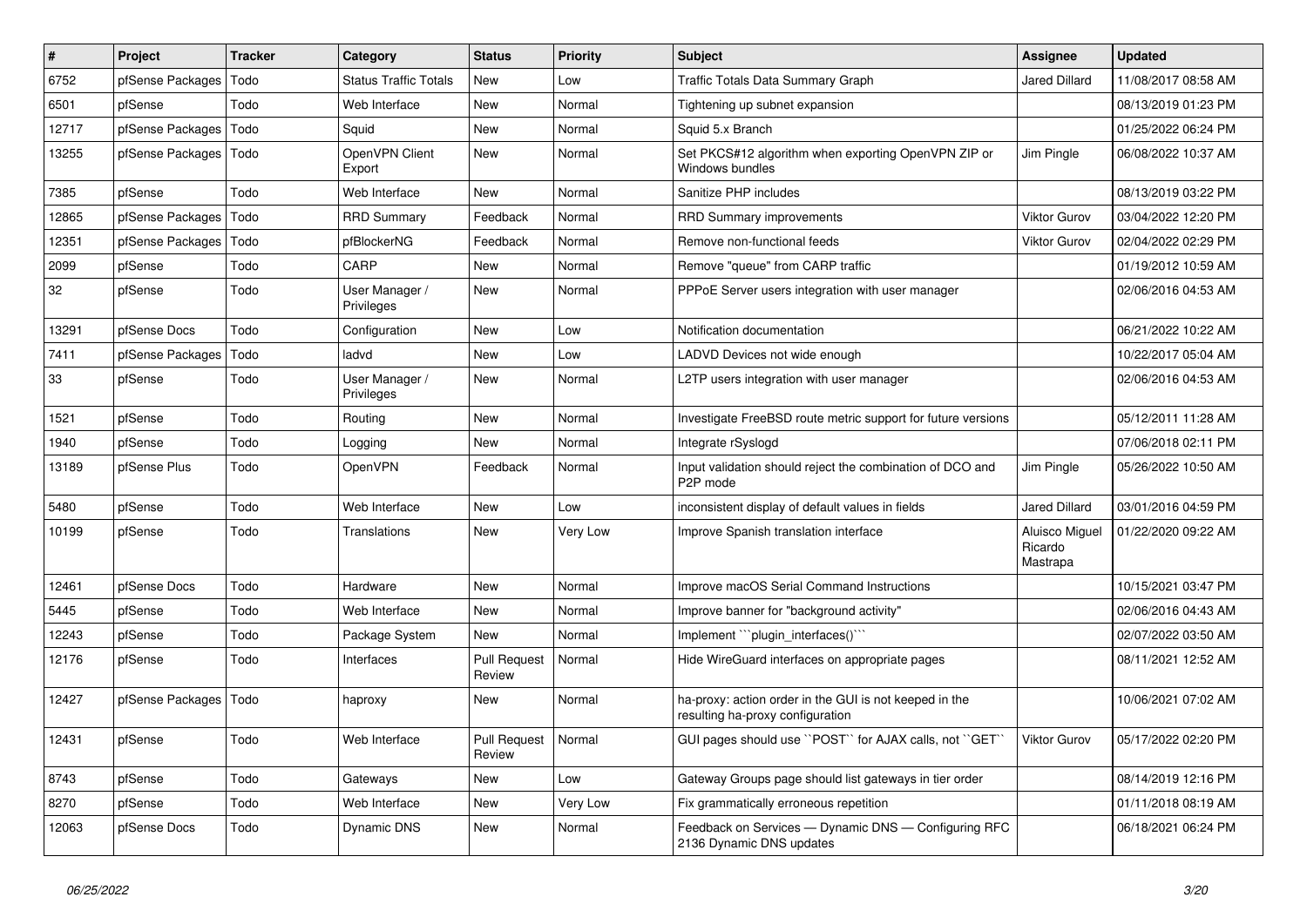| $\vert$ # | Project      | <b>Tracker</b> | Category                 | <b>Status</b>    | Priority | <b>Subject</b>                                                                                              | Assignee              | <b>Updated</b>      |
|-----------|--------------|----------------|--------------------------|------------------|----------|-------------------------------------------------------------------------------------------------------------|-----------------------|---------------------|
| 12883     | pfSense Docs | Todo           | <b>DNS</b>               | New              | Normal   | Feedback on Services - DNS Resolver - Host Overrides                                                        |                       | 02/28/2022 07:54 PM |
| 12756     | pfSense Docs | Todo           | <b>WireGuard</b>         | New              | Normal   | Feedback on pfSense Configuration Recipes - WireGuard<br>Remote Access VPN Configuration Example            | Christian<br>McDonald | 05/31/2022 11:42 AM |
| 12787     | pfSense Docs | Todo           | <b>IPsec</b>             | New              | Normal   | Feedback on pfSense Configuration Recipes - Routing<br>Internet Traffic Through a Site-to-Site IPsec Tunnel |                       | 02/11/2022 11:28 PM |
| 12395     | pfSense Docs | Todo           | Packages                 | New              | Normal   | Feedback on Packages - FRR Package - Border<br>Gateway Protocol - BGP Required Information                  |                       | 09/21/2021 04:32 PM |
| 11944     | pfSense Docs | Todo           | Packages                 | New              | Normal   | Feedback on Packages - FRR Package - Bidirectional<br>Forwarding Detection                                  |                       | 05/21/2021 12:57 AM |
| 11648     | pfSense Docs | Todo           | Packages                 | New              | Normal   | Feedback on Packages - AWS VPC Wizard - pfSense<br><b>Plus Configuration Details</b>                        |                       | 03/10/2021 06:30 AM |
| 12411     | pfSense Docs | Todo           | <b>High Availability</b> | <b>New</b>       | Normal   | Feedback on High Availability - pfSense XML-RPC Config<br><b>Sync Overview</b>                              |                       | 09/29/2021 10:39 AM |
| 12659     | pfSense Docs | Todo           | Hardware                 | <b>New</b>       | Normal   | Feedback on Hardware - Hardware Tuning and<br>Troubleshooting - Flow Control for ix                         |                       | 01/16/2022 10:22 AM |
| 12237     | pfSense Docs | Todo           | Hardware                 | <b>New</b>       | Normal   | Feedback on Hardware - Hardware Tuning and<br>Troubleshooting                                               |                       | 08/10/2021 03:13 AM |
| 12770     | pfSense Docs | Todo           | <b>Firewall Rules</b>    | <b>New</b>       | Normal   | Feedback on Firewall - Configuring firewall rules                                                           |                       | 02/07/2022 07:43 PM |
| 12268     | pfSense Docs | Todo           | <b>Firewall Rules</b>    | <b>New</b>       | Normal   | Feedback on Firewall - Aliases                                                                              |                       | 08/17/2021 12:55 AM |
| 11471     | pfSense Docs | Todo           | Development              | New              | Low      | Feedback on Development - Developing Packages                                                               | Jim Pingle            | 02/19/2021 02:52 PM |
| 12402     | pfSense Docs | Todo           | Configuration            | New              | Normal   | Feedback on Configuration - Advanced Configuration<br>Options - Notifications                               |                       | 09/24/2021 12:46 AM |
| 6647      | pfSense      | Todo           | Web Interface            | <b>New</b>       | Very Low | <b>Enable Additional Security Headers</b>                                                                   |                       | 05/14/2021 01:09 AM |
| 13020     | pfSense Docs | Todo           | <b>Firewall Rules</b>    | <b>New</b>       | Normal   | easyrule command documentation should document<br>permissible wildcards                                     | Jim Pingle            | 04/04/2022 08:01 AM |
| 13236     | pfSense Docs | Todo           | Products                 | New              | Normal   | Document link speed limitations with igc and ix on<br>6100/4100                                             |                       | 05/31/2022 05:53 PM |
| 10464     | pfSense      | Todo           | Upgrade                  | New              | Low      | Disallow package updates when a system update is<br>available                                               |                       | 04/21/2022 12:39 PM |
| 12782     | pfSense      | Todo           | Build / Release          | <b>New</b>       | Normal   | Disable compatibility flag                                                                                  | <b>Brad Davis</b>     | 05/17/2022 02:33 PM |
| 13159     | pfSense      | Todo           | Web Interface            | New              | Very Low | Decrease distance between img-buttons in webGUI to<br>eliminate mistake entry                               |                       | 05/14/2022 06:52 AM |
| 12214     | pfSense Docs | Todo           | General                  | New              | Low      | Connect to WebGui.                                                                                          |                       | 08/05/2021 04:39 AM |
| 13268     | pfSense      | Todo           | Console Menu             | Ready To<br>Test | Normal   | columns don't align nicely in console with medium-long<br>interface names                                   |                       | 06/12/2022 10:32 PM |
| 13250     | pfSense      | Todo           | DHCP (IPv4)              | New              | Very Low | Clean up DHCP Server option language                                                                        | Jim Pingle            | 06/06/2022 07:32 AM |
| 6390      | pfSense      | Todo           | Dashboard                | New              | Low      | Autoscale from Traffic Graph not correct size (big graphs)                                                  |                       | 05/23/2016 01:38 PM |
| 11280     | pfSense      | Todo           | WireGuard                | New              | Normal   | Add WireGuard to ALTQ list                                                                                  |                       | 04/27/2021 12:32 PM |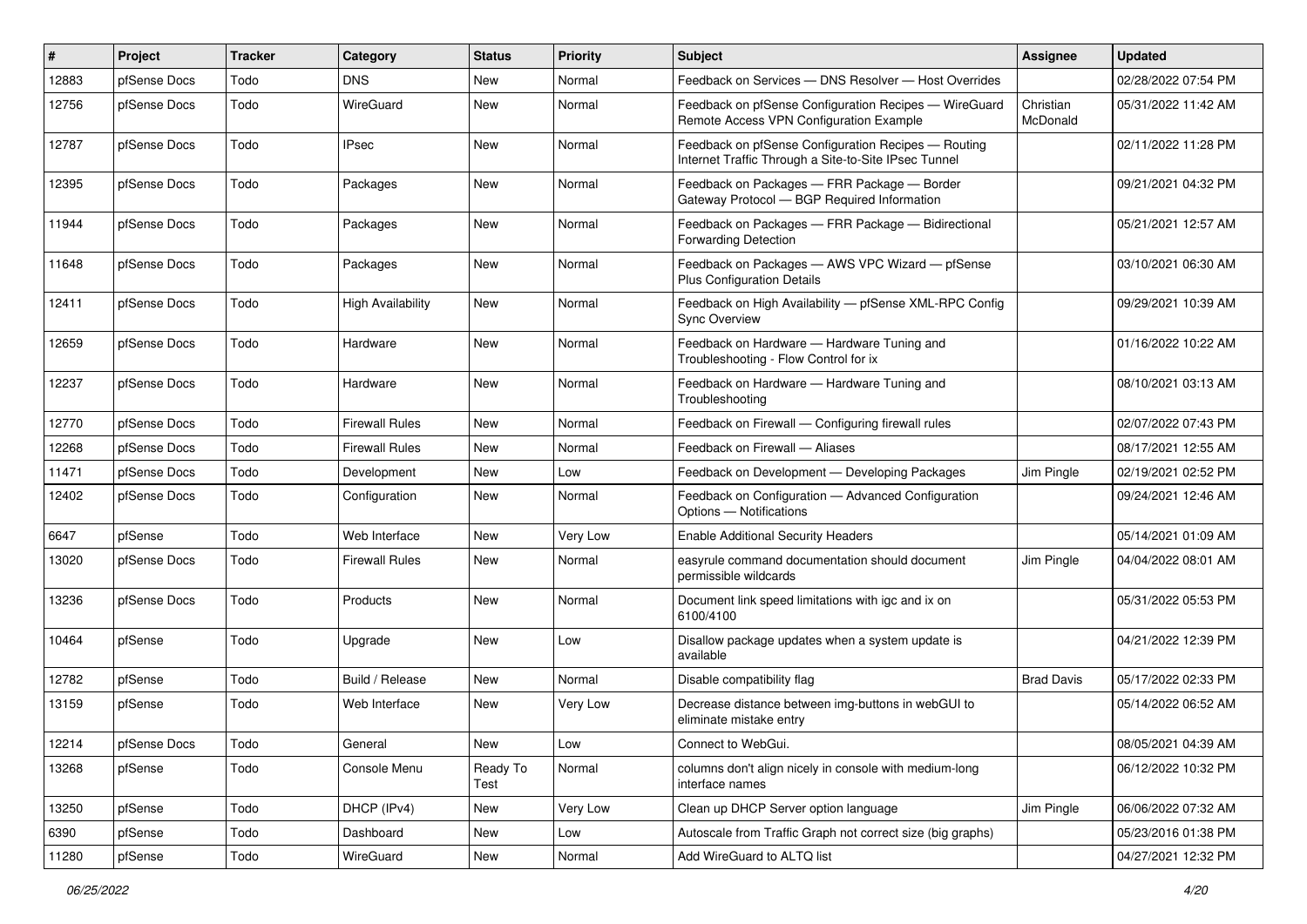| #     | Project                    | <b>Tracker</b> | Category                    | <b>Status</b> | <b>Priority</b> | <b>Subject</b>                                                                                                | <b>Assignee</b>       | <b>Updated</b>      |
|-------|----------------------------|----------------|-----------------------------|---------------|-----------------|---------------------------------------------------------------------------------------------------------------|-----------------------|---------------------|
| 12980 | pfSense Docs               | Todo           | <b>OpenVPN</b>              | Feedback      | Normal          | Add warnings against OpenVPN Shared Key mode                                                                  | Jim Pingle            | 03/24/2022 02:11 PM |
| 12457 | pfSense Docs               | Todo           | Packages                    | <b>New</b>    | Very Low        | Add UPS Configuration Recipes for apcupsd and nut UPS<br>Packages with Common Brand Units                     |                       | 10/18/2021 08:37 AM |
| 13058 | pfSense                    | Todo           | Rules / NAT                 | New           | Normal          | Add static routes and directly connected networks back to<br>policy route negation rules                      |                       | 04/13/2022 08:05 AM |
| 12459 | pfSense                    | Todo           | <b>Virtual IP Addresses</b> | <b>New</b>    | Normal          | Add IP Alias subnet input validation                                                                          |                       | 10/15/2021 09:35 AM |
| 9200  | pfSense Packages           | Todo           | <b>ACME</b>                 | <b>New</b>    | Normal          | Add DNS support for Google domain to Acme manager                                                             | Jim Pingle            | 02/15/2022 03:16 AM |
| 12025 | pfSense                    | Todo           | Web Interface               | <b>New</b>    | Very Low        | Add 1:1 Validation to Notify Someone They are 1:1 NAT'ing<br>an Interface Address                             |                       | 06/11/2021 10:05 AM |
| 12162 | pfSense Docs               | Todo           | Products                    | <b>New</b>    | Normal          | Add "usb reset" as possible solution for non-booting flash<br>drives on the SG-1100                           |                       | 10/07/2021 02:19 PM |
| 6727  | pfSense                    | Todo           | Web Interface               | <b>New</b>    | Very Low        | Missing file apple-touch-icon-precomposed.png?                                                                | <b>Jared Dillard</b>  | 08/18/2016 02:10 PM |
| 12520 | pfSense Packages           | Feature        | Squid                       | New           | High            | [Squid] - Allow or Deny Mappings from IP/Host/GeoIP<br>sources                                                |                       | 11/12/2021 02:13 PM |
| 8146  | pfSense Packages           | Feature        | <b>BIND</b>                 | <b>New</b>    | Normal          | Zone Domain Records more powerfull for BIND Zones                                                             |                       | 08/13/2019 09:39 AM |
| 7974  | pfSense                    | Feature        | Dashboard                   | <b>New</b>    | Normal          | <b>ZFS RAID Monitor Not available</b>                                                                         |                       | 08/20/2019 01:34 PM |
| 7541  | pfSense                    | Feature        | Installer                   | New           | Normal          | ZFS Install, add hot spare option                                                                             |                       | 08/14/2019 09:32 AM |
| 7812  | pfSense                    | Feature        | Web Interface               | New           | Normal          | ZFS handling of autopreplace                                                                                  |                       | 08/13/2019 03:53 PM |
| 9226  | pfSense                    | Feature        | Web Interface               | New           | Normal          | zfs GUI functionality - alerts                                                                                |                       | 12/31/2020 02:50 PM |
| 11974 | pfSense                    | Feature        | <b>XMLRPC</b>               | New           | Normal          | XMLRPC synchronization for igmmproxy settings                                                                 |                       | 05/29/2021 03:58 PM |
| 8170  | pfSense                    | Feature        | <b>XMLRPC</b>               | <b>New</b>    | Normal          | XMLRPC Sync deletes entires on remote System                                                                  |                       | 08/21/2019 10:42 AM |
| 10731 | pfSense                    | Feature        | <b>XMLRPC</b>               | <b>New</b>    | Very Low        | XML-sync primary/secondary config flag                                                                        |                       | 07/06/2020 03:52 PM |
| 12812 | pfSense Packages   Feature |                | arpwatch                    | New           | Normal          | Would it be helpful if the FreeBSD net-mgmt/arpwatch port<br>had an option to use mail/dma for mail delivery? |                       | 02/16/2022 06:09 PM |
| 7367  | pfSense Packages           | Feature        | Squid                       | <b>New</b>    | Normal          | <b>Wizard for Squid</b>                                                                                       |                       | 03/14/2017 01:59 PM |
| 11302 | pfSense                    | Feature        | WireGuard                   | <b>New</b>    | Normal          | WireGuard XMLRPC sync                                                                                         |                       | 03/19/2021 10:59 AM |
| 12526 | pfSense Packages           | Feature        | WireGuard                   | <b>New</b>    | Normal          | <b>WireGuard Widget</b>                                                                                       | Christian<br>McDonald | 11/17/2021 07:15 AM |
| 12513 | pfSense Packages           | Feature        | WireGuard                   | <b>New</b>    | Normal          | WireGuard Utilization Status (Beyond Active Connection)                                                       | Christian<br>McDonald | 12/22/2021 08:40 PM |
| 12525 | pfSense Packages           | Feature        | WireGuard                   | <b>New</b>    | Normal          | WireGuard Tunnel restore configuration                                                                        | Christian<br>McDonald | 11/17/2021 07:15 AM |
| 11604 | pfSense                    | Feature        | WireGuard                   | <b>New</b>    | Normal          | WireGuard Dynamic Listen Port Randomization                                                                   |                       | 03/19/2021 10:59 AM |
| 11498 | pfSense                    | Feature        | WireGuard                   | <b>New</b>    | Normal          | WireGuard does not pass multicast traffic to peer                                                             | Peter Grehan          | 03/19/2021 10:59 AM |
| 12121 | pfSense                    | Feature        | <b>OpenVPN</b>              | <b>New</b>    | Normal          | Wider "local network(s)" fields in OpenVPN server<br>configuration                                            |                       | 07/19/2021 07:37 AM |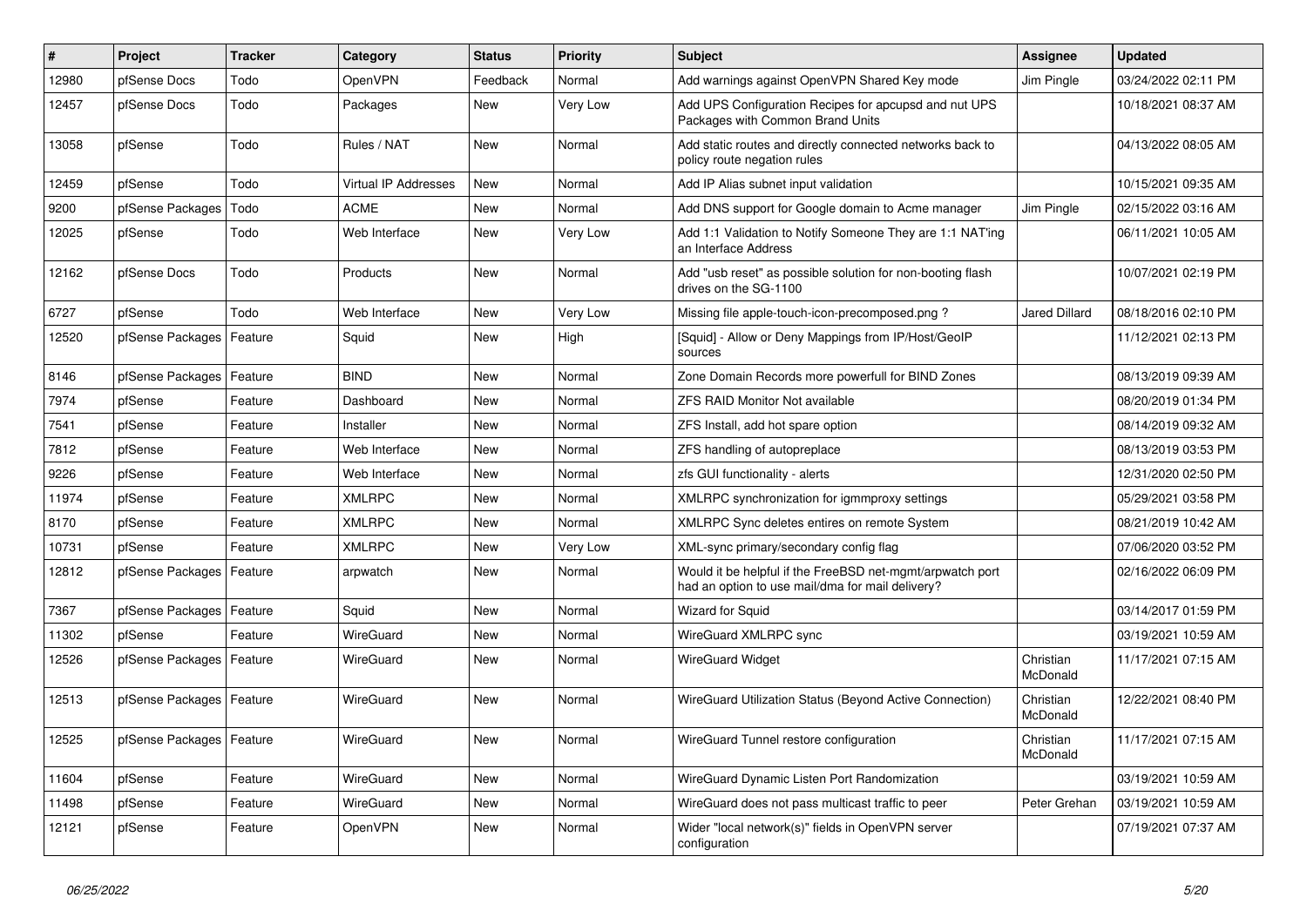| $\sharp$ | Project                    | <b>Tracker</b> | Category                        | <b>Status</b>                 | <b>Priority</b> | <b>Subject</b>                                                                                            | <b>Assignee</b>     | <b>Updated</b>      |
|----------|----------------------------|----------------|---------------------------------|-------------------------------|-----------------|-----------------------------------------------------------------------------------------------------------|---------------------|---------------------|
| 7248     | pfSense                    | Feature        | <b>IPsec</b>                    | New                           | Normal          | Web UI for IPSec settings should warn about poor security<br>choices                                      | Jim Pingle          | 10/31/2019 12:15 PM |
| 10732    | pfSense                    | Feature        | <b>High Availability</b>        | New                           | Very Low        | Warning banner for secondary HA node                                                                      |                     | 12/23/2021 03:34 AM |
| 8036     | pfSense                    | Feature        | <b>IPsec</b>                    | New                           | Normal          | Want to run multiple Mobile Client IKEv2 server instances                                                 |                     | 08/14/2019 09:31 AM |
| 13220    | pfSense                    | Feature        | <b>Captive Portal</b>           | New                           | <b>Very Low</b> | Voucher per-roll bandwidth restrictions and traffic quotas                                                |                     | 05/26/2022 08:16 AM |
| 1337     | pfSense                    | Feature        | Interfaces                      | Assigned                      | Normal          | VLANs with different MAC address than parent interface                                                    |                     | 04/21/2022 12:39 PM |
| 10446    | pfSense                    | Feature        | Rules / NAT                     | New                           | <b>Very Low</b> | VIP address is not shown in firewall rules                                                                |                     | 06/09/2022 02:07 PM |
| 8385     | pfSense                    | Feature        | Rules / NAT                     | New                           | Normal          | Utilize IP addresses from successfully authenticated<br>OpenVPN endpoints to Update Firewall Rules        |                     | 07/19/2018 03:07 PM |
| 8775     | pfSense                    | Feature        | Authentication                  | <b>New</b>                    | <b>Very Low</b> | Use SRV record for LDAP Authentication                                                                    |                     | 05/06/2020 07:49 AM |
| 12458    | pfSense                    | Feature        | Authentication                  | New                           | Normal          | Use "unixHomeDirectory" instead of "homeDirectory" when<br>LDAP authentication server is Active Directory |                     | 10/15/2021 08:18 AM |
| 4265     | pfSense                    | Feature        | UPnP/NAT-PMP                    | New                           | Normal          | UPNP allow use of alias and schedule                                                                      |                     | 08/20/2019 02:57 PM |
| 10621    | pfSense                    | Feature        | Hardware / Drivers              | Feedback                      | Normal          | Update system.inc/system_identify_specific_platform()<br>update to accommodate AWS, Azure and GCP         |                     | 06/02/2020 03:16 PM |
| 10739    | pfSense Packages           | Feature        | haproxy                         | Feedback                      | Normal          | Update HAproxy-devel package to 2.2 and HAproxy to 2.0                                                    | <b>Viktor Gurov</b> | 10/03/2021 03:53 PM |
| 9436     | pfSense                    | Feature        | <b>DNS Resolver</b>             | New                           | Normal          | Unbound: enable dnstap support                                                                            |                     | 03/27/2019 07:54 PM |
| 10818    | pfSense Packages   Feature |                | New Package<br>Request          | New                           | Normal          | <b>UDP Broadcast Relay</b>                                                                                |                     | 05/31/2022 02:13 AM |
| 13245    | pfSense                    | Feature        | Aliases / Tables                | <b>Pull Request</b><br>Review | Normal          | Type column on Alias lists                                                                                | Jim Pingle          | 06/06/2022 07:09 AM |
| 4242     | pfSense                    | Feature        | Authentication                  | New                           | Normal          | Two Factor or OTP Authentication for Admin Interface                                                      |                     | 01/04/2022 12:07 PM |
| 3115     | pfSense                    | Feature        | Multi-WAN                       | <b>New</b>                    | Normal          | Traffic shaping for multi WAN                                                                             |                     | 12/07/2015 02:20 PM |
| 4405     | pfSense                    | Feature        | <b>Traffic Shaper</b><br>(ALTQ) | In Progress                   | Normal          | Traffic shaping doesn't work when applied to a bridge<br>interface                                        | Luiz Souza          | 02/09/2021 12:05 PM |
| 2315     | pfSense                    | Feature        | <b>Traffic Shaper</b><br>(ALTQ) | <b>New</b>                    | Normal          | Traffic Shaper - Adaptive Bandwidth Management                                                            |                     | 02/06/2016 05:07 AM |
| 3895     | pfSense                    | Feature        | Configuration<br>Backend        | New                           | Normal          | Timeout for "Apply change"                                                                                |                     | 01/25/2021 08:07 AM |
| 11262    | pfSense                    | Feature        | Rules / NAT                     | New                           | Normal          | Time Based Rules - selects all days in the current month                                                  |                     | 04/27/2021 12:32 PM |
| 13207    | pfSense Packages   Feature |                | pfBlockerNG                     | <b>New</b>                    | Normal          | The feed column on the Alerts page is confusing                                                           |                     | 05/24/2022 04:56 AM |
| 11379    | pfSense                    | Feature        | <b>Captive Portal</b>           | New                           | Normal          | <b>Template Roll Printer</b>                                                                              |                     | 02/07/2021 05:26 AM |
| 12462    | pfSense Packages           | Feature        | Telegraf                        | <b>Pull Request</b><br>Review | Normal-package  | Telegraf: Add "devfs" to ignore fs                                                                        | Offstage Roller     | 10/18/2021 09:03 AM |
| 9046     | pfSense Packages   Feature |                | Telegraf                        | New                           | High            | telegraf feature request                                                                                  |                     | 02/18/2019 03:38 PM |
| 8230     | pfSense Packages   Feature |                | Telegraf                        | New                           | Normal          | telegraf automatic input plugins configuration for enabled<br>pfsense package                             |                     | 02/18/2019 05:23 PM |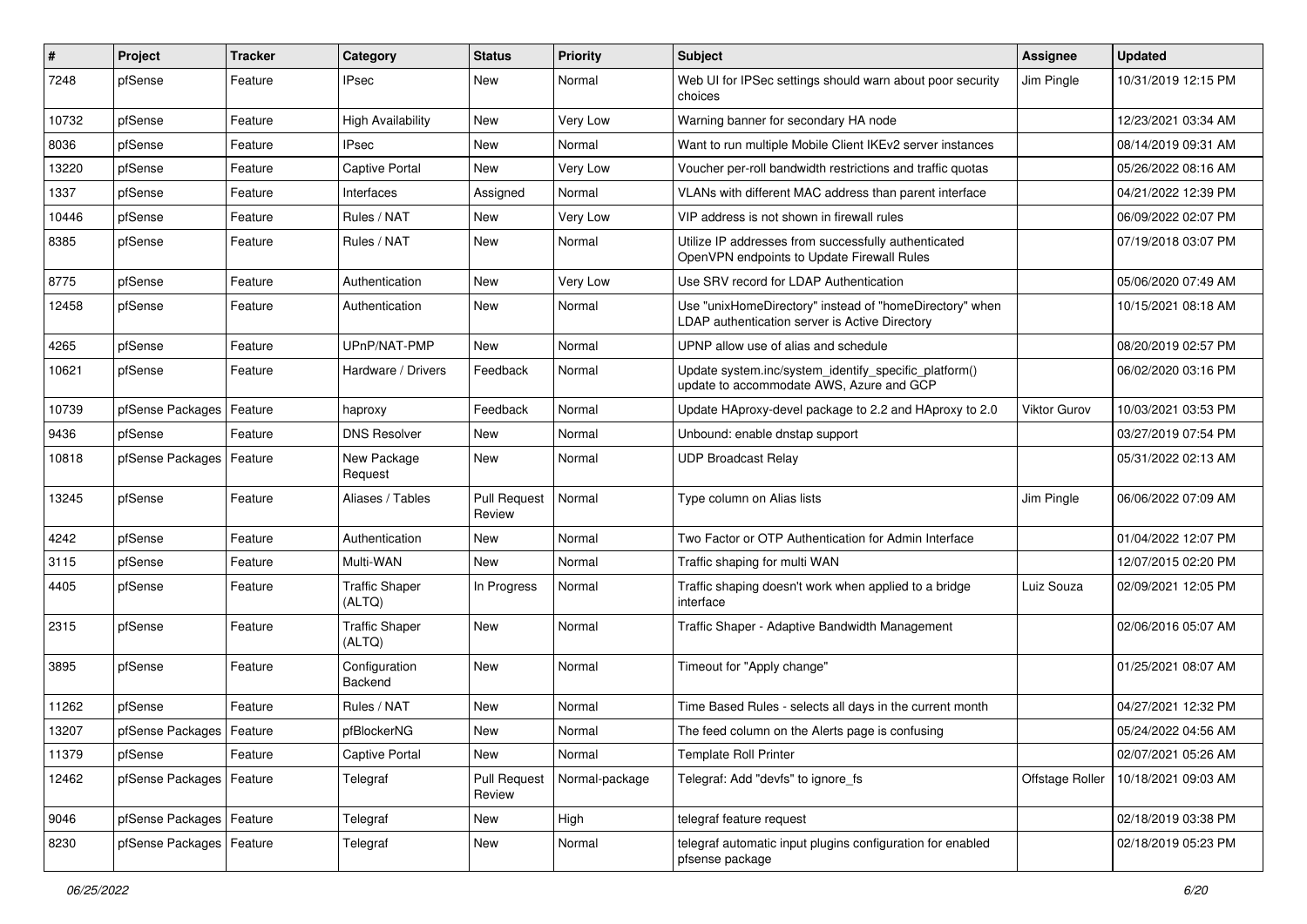| #     | Project          | <b>Tracker</b> | Category                | <b>Status</b>                 | Priority | <b>Subject</b>                                                                   | Assignee     | <b>Updated</b>      |
|-------|------------------|----------------|-------------------------|-------------------------------|----------|----------------------------------------------------------------------------------|--------------|---------------------|
| 1656  | pfSense          | Feature        | Diagnostics             | <b>New</b>                    | Normal   | Teach pfctl to kill states by port number                                        |              | 08/21/2019 09:55 AM |
| 10237 | pfSense          | Feature        | Upgrade                 | New                           | Normal   | Take ZFS snapshot on Upgrade                                                     |              | 04/07/2020 03:58 PM |
| 9732  | pfSense          | Feature        | DHCP (IPv4)             | New                           | Normal   | System UTC time offset in DHCP Option 2                                          |              | 09/06/2019 08:39 PM |
| 12502 | pfSense Packages | Feature        | syslog-ng               | New                           | Normal   | Syslog-ng Configuration Library (scl) missing                                    |              | 11/02/2021 06:06 PM |
| 2593  | pfSense          | Feature        | <b>XMLRPC</b>           | New                           | Normal   | sync NTPD, SNMP config between HA members                                        |              | 01/14/2015 09:04 AM |
| 8243  | pfSense          | Feature        | <b>XMLRPC</b>           | New                           | Normal   | Sync dashboard settings over xmlrpc                                              |              | 08/21/2019 10:42 AM |
| 11301 | pfSense Packages | Feature        | <b>FRR</b>              | Feedback                      | Normal   | Switch FRR to use default rc file as a service control base                      | Jim Pingle   | 01/28/2021 09:35 AM |
| 8985  | pfSense Packages | Feature        | Suricata                | <b>New</b>                    | Normal   | Suricata: allow configuration for external/internal additional<br>storage        |              | 11/13/2019 10:07 AM |
| 12748 | pfSense Packages | Feature        | Suricata                | New                           | Normal   | Suricata blocked page timestamp breakout to it's own<br>sortable column          |              | 02/01/2022 12:06 PM |
| 4928  | pfSense Packages | Feature        | squidguard              | <b>New</b>                    | Normal   | Surftool - New Package to turn squidguard groups(/acls) on<br>or off             |              | 08/13/2019 09:57 AM |
| 10904 | pfSense          | Feature        | <b>DHCP Relay</b>       | <b>Pull Request</b><br>Review | Normal   | Support vti interfaces in dhcrelay                                               | Luiz Souza   | 10/12/2020 07:35 AM |
| 6574  | pfSense          | Feature        | Hardware / Drivers      | New                           | Normal   | Support USB RNDIS network interfaces                                             |              | 08/20/2019 08:46 AM |
| 6569  | pfSense          | Feature        | <b>NTPD</b>             | <b>New</b>                    | Normal   | Support Rockwell ZODIAC binary protocol (Jupiter receiver)<br>for high precision | Jim Pingle   | 07/18/2016 11:45 AM |
| 8199  | pfSense Packages | Feature        | <b>BIND</b>             | <b>New</b>                    | Normal   | Support reordering and/or sort alphabetically across BIND<br>package             |              | 12/12/2017 02:05 AM |
| 2410  | pfSense          | Feature        | <b>DNS Forwarder</b>    | New                           | Normal   | Support name based aliasing via CNAMEs or some other<br>mechanism.               |              | 12/11/2012 09:56 PM |
| 4796  | pfSense          | Feature        | Routing                 | New                           | Normal   | Support Multiple FIBs in pfSense                                                 | Luiz Souza   | 09/22/2017 12:12 AM |
| 6555  | pfSense Packages | Feature        | New Package<br>Request  | New                           | Normal   | Support IEEE 1588                                                                |              | 08/13/2019 01:40 PM |
| 1937  | pfSense          | Feature        | Rules / NAT             | New                           | Normal   | Support for rule groupings                                                       |              | 08/20/2019 12:42 PM |
| 4632  | pfSense          | Feature        | <b>Operating System</b> | New                           | Normal   | Support for Multipath TCP (MPTCP)                                                | Jim Thompson | 03/01/2022 05:39 AM |
| 7783  | pfSense          | Feature        | <b>Operating System</b> | <b>New</b>                    | Normal   | Support for hosting VMs on pfSense using bhyve                                   |              | 03/25/2022 11:53 AM |
| 13297 | pfSense          | Feature        | Routing                 | New                           | Normal   | Support for Gateway Groups as Static Route destinations                          |              | 06/24/2022 07:41 AM |
| 9599  | pfSense Packages | Feature        | haproxy                 | New                           | Normal   | Support for "peers" in HAproxy                                                   |              | 06/25/2019 01:47 AM |
| 9536  | pfSense          | Feature        | DHCP (IPv6)             | New                           | Normal   | Support dynamic prefix in DHCPv6 Server                                          |              | 05/25/2022 04:27 AM |
| 2357  | pfSense          | Feature        | Interfaces              | New                           | Low      | Support Dual Stack Lite                                                          |              | 05/13/2014 09:39 PM |
| 7442  | pfSense          | Feature        | Diagnostics             | New                           | Low      | Suggestions for Diagnostics / ARP Table and Diagnostics /<br><b>NDP Table</b>    |              | 08/21/2019 09:27 AM |
| 8168  | pfSense          | Feature        | <b>IPsec</b>            | New                           | Normal   | strongswan dhcp option                                                           |              | 12/19/2017 04:14 AM |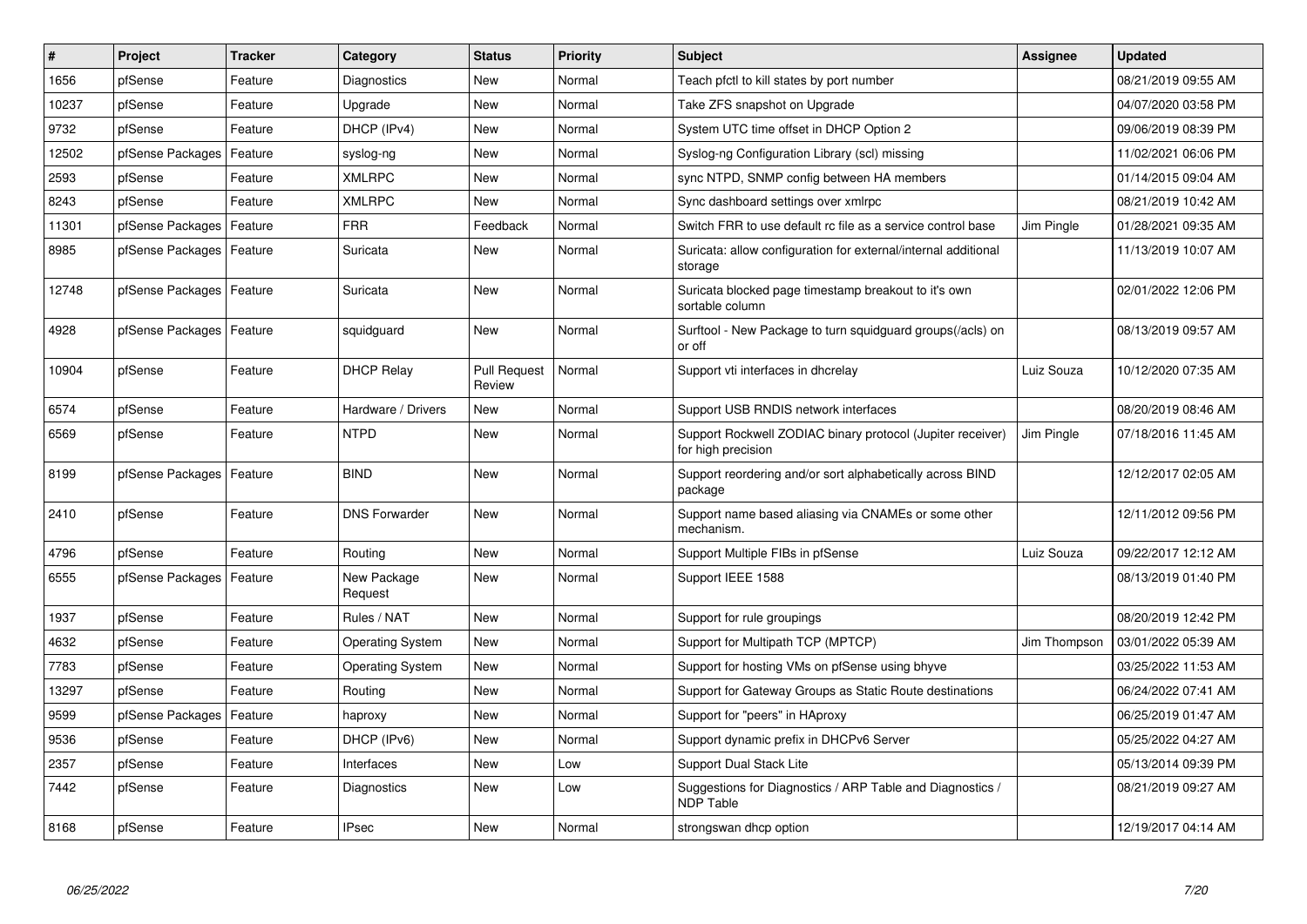| $\pmb{\#}$ | Project                    | <b>Tracker</b> | Category                                        | <b>Status</b> | <b>Priority</b> | <b>Subject</b>                                                                                          | Assignee             | <b>Updated</b>      |
|------------|----------------------------|----------------|-------------------------------------------------|---------------|-----------------|---------------------------------------------------------------------------------------------------------|----------------------|---------------------|
| 6816       | pfSense                    | Feature        | <b>IPv6 Router</b><br>Advertisements<br>(RADVD) | <b>New</b>    | Normal          | Status and/or Diagnostics page for radvd                                                                |                      | 08/13/2019 02:35 PM |
| 5074       | pfSense                    | Feature        | Upgrade                                         | New           | Normal          | Standard release notes URLs to facilitate GUI viewing before<br>upgrade                                 |                      | 04/21/2022 12:39 PM |
| 10358      | pfSense Packages           | Feature        | <b>FRR</b>                                      | New           | Very Low        | Stage FRR Configuration Changes                                                                         |                      | 03/19/2020 06:48 AM |
| 9288       | pfSense                    | Feature        | Authentication                                  | New           | Normal          | SSHGuard add pfSense signature in standard                                                              |                      | 08/14/2019 01:19 PM |
| 12491      | pfSense Packages           | Feature        | squidguard                                      | New           | Normal          | squidguard: allow multiple regex                                                                        |                      | 10/28/2021 03:30 PM |
| 10865      | pfSense Packages   Feature |                | squidguard                                      | <b>New</b>    | Normal          | squidGuard lacks options to send traffic action logs to syslog<br>server                                |                      | 09/05/2020 01:21 AM |
| 11784      | pfSense Packages           | Feature        | squidguard                                      | <b>New</b>    | Normal          | squidguard auto update blacklist option                                                                 |                      | 04/06/2021 01:53 AM |
| 5646       | pfSense Packages           | Feature        | Squid                                           | <b>New</b>    | Normal          | Squid3 package Authentication Method: Kerberos/AD                                                       |                      | 02/18/2019 05:34 PM |
| 9762       | pfSense Packages           | Feature        | Squid                                           | Feedback      | Normal          | Squid Reverse Proxy Change redir domain(s) to use regex                                                 |                      | 04/21/2022 12:40 PM |
| 11200      | pfSense Packages   Feature |                | Squid                                           | New           | Normal          | Squid reverse $proxy + \text{multiple}$ ssl certificates                                                |                      | 12/31/2020 03:50 AM |
| 9774       | pfSense Packages           | Feature        | Squid                                           | New           | Normal          | Squid logs / remote logs                                                                                |                      | 04/17/2020 06:18 AM |
| 10541      | pfSense Packages           | Feature        | Squid                                           | Feedback      | Normal          | Squid failover and load balancing                                                                       | Viktor Gurov         | 01/14/2021 07:34 AM |
| 7683       | pfSense Packages   Feature |                | New Package<br>Request                          | New           | Low             | Splunk Universal Forwarder Package                                                                      |                      | 08/19/2019 02:54 PM |
| 7260       | pfSense                    | Feature        | Rules / NAT                                     | <b>New</b>    | Normal          | Source OS / p0f Database Missing Modern Operating<br>Systems                                            |                      | 04/18/2020 02:25 AM |
| 7414       | pfSense Packages           | Feature        | Snort                                           | <b>New</b>    | Normal          | snort needs automated refresh on ip change                                                              |                      | 08/20/2019 08:55 AM |
| 7535       | pfSense Packages           | Feature        | Snort                                           | <b>New</b>    | Normal          | Snort messages filling System / General. Should have its<br>own log.                                    |                      | 02/18/2019 05:29 PM |
| 9289       | pfSense Packages           | Feature        | Snort                                           | <b>New</b>    | Normal          | Snort enable react                                                                                      |                      | 03/16/2019 09:04 PM |
| 6831       | pfSense Packages           | Feature        | Snort                                           | New           | Normal          | Snort does not support aliases containing FQDN                                                          |                      | 07/11/2020 12:51 PM |
| 11579      | pfSense Packages           | Feature        | Snort                                           | <b>New</b>    | Normal          | Snort alerts or blocks trigger notifications                                                            |                      | 03/01/2021 03:26 AM |
| 5922       | pfSense                    | Feature        | <b>SNMP</b>                                     | New           | Normal          | SNMP - enable SNMP v3 functionality                                                                     | Viktor Gurov         | 03/02/2022 02:40 PM |
| 11411      | pfSense Packages   Feature |                | New Package<br>Request                          | New           | Normal          | Smokeping as a default latency measurement tool                                                         |                      | 02/12/2021 09:29 PM |
| 12369      | pfSense Packages           | Feature        | Mail report                                     | <b>New</b>    | Low             | Skip If No Content issue                                                                                |                      | 09/14/2021 06:40 AM |
| 8349       | pfSense                    | Feature        | <b>Traffic Graphs</b>                           | <b>New</b>    | Normal          | Show the actual numerical information (upload/download<br>speeds) in the traffic graph dashboard widget | <b>Jared Dillard</b> | 02/28/2018 09:42 AM |
| 9852       | pfSense Packages           | Feature        | Suricata                                        | Feedback      | Normal          | show File-Store directory listing                                                                       | <b>Viktor Gurov</b>  | 08/20/2021 07:52 AM |
| 12789      | pfSense Packages           | Feature        | <b>ACME</b>                                     | New           | Very Low        | Show expiration date of certificates in the ACME package list                                           |                      | 02/14/2022 09:20 AM |
| 9574       | pfSense                    | Feature        | Package System                                  | <b>New</b>    | Normal          | Show changelog at package upgrade                                                                       |                      | 06/02/2019 04:35 AM |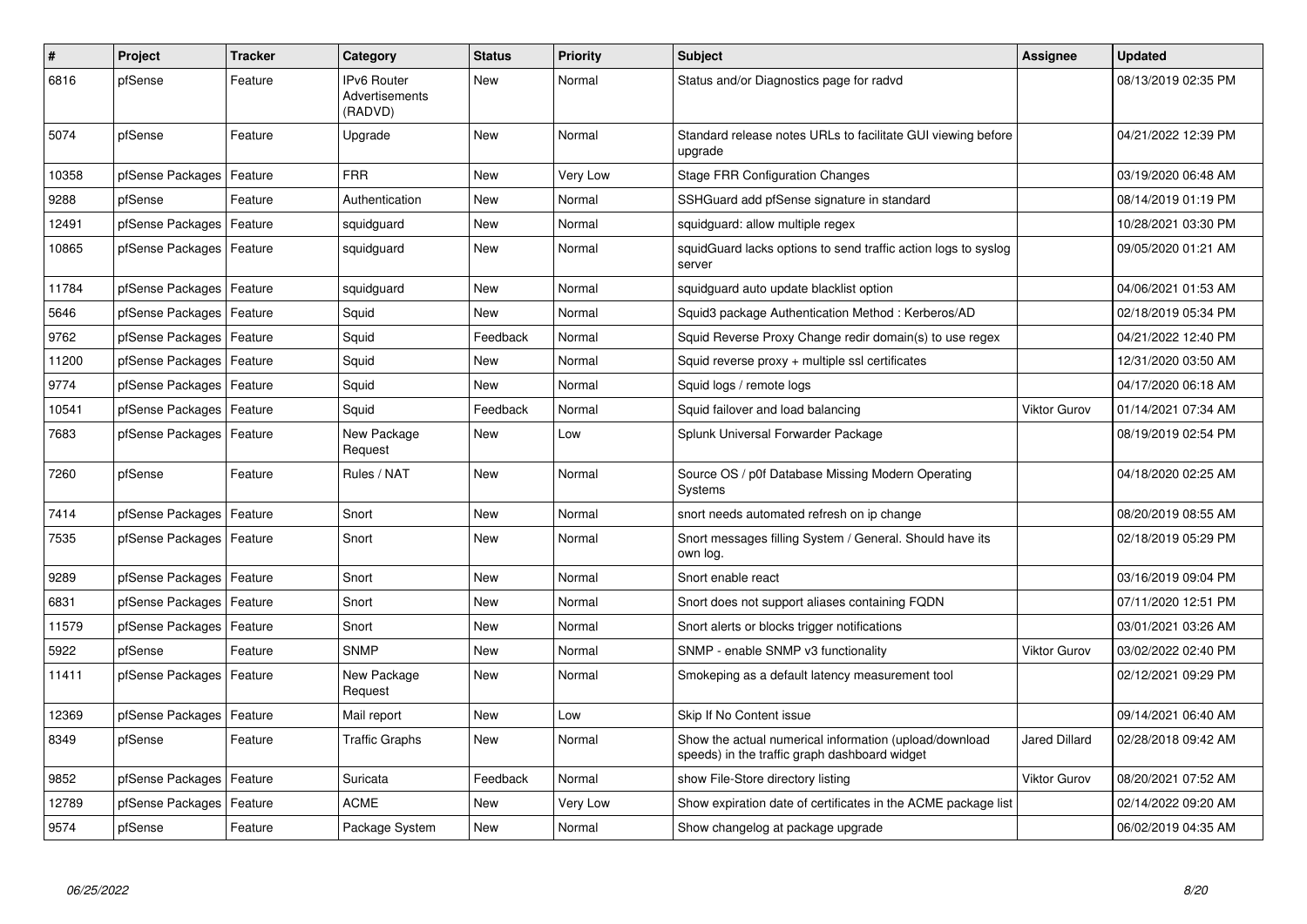| $\pmb{\#}$ | Project                    | <b>Tracker</b> | Category                     | <b>Status</b> | <b>Priority</b> | <b>Subject</b>                                                                                | <b>Assignee</b>      | <b>Updated</b>      |
|------------|----------------------------|----------------|------------------------------|---------------|-----------------|-----------------------------------------------------------------------------------------------|----------------------|---------------------|
| 7398       | pfSense                    | Feature        | <b>Traffic Graphs</b>        | Assigned      | Normal          | Show average value of bandwidth in/out on Dashboard trafic<br>graph                           | <b>Jared Dillard</b> | 08/21/2019 08:56 AM |
| 2049       | pfSense                    | Feature        | Rules / NAT                  | <b>New</b>    | Normal          | Show Auto Generated Rules and Use them to turn features<br>on/off when applicable             |                      | 08/20/2019 03:37 PM |
| 4292       | pfSense                    | Feature        | <b>RRD Graphs</b>            | New           | Normal          | Show 95th Percentile for IPv6 Traffic in RRD Graphs                                           |                      | 01/25/2015 02:24 PM |
| 6500       | pfSense                    | Feature        | Package System               | New           | Normal          | Should be a way to determine which packages are available<br>without having to update/install |                      | 06/17/2016 05:34 PM |
| 1219       | pfSense                    | Feature        | Developer Tools              | <b>New</b>    | Low             | Ship DTRACE enabled kernels in the images                                                     |                      | 07/26/2017 03:14 AM |
| 3087       | pfSense                    | Feature        | Web Interface                | New           | Normal          | Setup Wizard does not include IPv6 options for interfaces                                     |                      | 07/10/2013 06:19 PM |
| 5080       | pfSense                    | Feature        | DHCP (IPv4)                  | <b>New</b>    | Normal          | Settings tab under Services>DHCP Server                                                       |                      | 08/13/2019 12:53 PM |
| 10802      | pfSense                    | Feature        | DHCP (IPv4)                  | New           | Very Low        | Seperator for DHCP Static Mapped leases                                                       |                      | 07/31/2020 10:30 AM |
| 9680       | pfSense                    | Feature        | <b>DHCP Relay</b>            | New           | Normal          | Seperate DHCP Server and relay per interface                                                  |                      | 02/27/2020 10:47 AM |
| 13292      | pfSense Packages           | Feature        | <b>ACME</b>                  | New           | Normal          | Separator                                                                                     |                      | 06/21/2022 12:06 PM |
| 11324      | pfSense                    | Feature        | Logging                      | New           | Normal          | Separate syslog "Remote log servers" Parameters                                               |                      | 01/27/2021 10:47 AM |
| 9700       | pfSense Packages           | Feature        | Squid                        | Feedback      | Normal          | Secure Squid HTTPS Proxy                                                                      |                      | 01/25/2022 06:39 PM |
| 9717       | pfSense                    | Feature        | Web Interface                | New           | Low             | Search box for pfsense?                                                                       |                      | 07/05/2020 02:14 PM |
| 13179      | pfSense Packages           | Feature        | pfBlockerNG                  | <b>New</b>    | High            | Search based on CIDR                                                                          |                      | 05/17/2022 09:45 AM |
| 8929       | pfSense                    | Feature        | Web Interface                | New           | Normal          | Scroll bar css dark theme                                                                     |                      | 08/14/2019 12:16 PM |
| 3424       | pfSense Packages   Feature |                | New Package<br>Request       | <b>New</b>    | Normal          | <b>SCEP</b> server                                                                            |                      | 08/13/2019 10:02 AM |
| 11920      | pfSense Plus               | Feature        | Authentication               | New           | Normal          | SAML Authentication for pfSense (VPN and<br>webConfigurator)                                  |                      | 05/14/2021 12:56 AM |
| 11248      | pfSense Packages   Feature |                | squidguard                   | Feedback      | Normal          | SafeSearch update                                                                             | <b>Viktor Gurov</b>  | 01/28/2021 10:01 AM |
| 11155      | pfSense Packages           | Feature        | pfBlockerNG                  | Feedback      | Normal          | SafeSearch AAAA                                                                               | <b>Viktor Gurov</b>  | 02/05/2021 04:54 AM |
| 12963      | pfSense Packages           | Feature        | Nmap                         | Feedback      | Normal          | Run nmap scans in the background                                                              | Jim Pingle           | 06/06/2022 06:55 PM |
| 2024       | pfSense                    | Feature        | Package System               | <b>New</b>    | Normal          | RRD Graphs for packages                                                                       |                      | 08/13/2019 12:24 PM |
| 11823      | pfSense Packages           | Feature        | <b>FRR</b>                   | <b>New</b>    | Normal          | Route handling enhancements                                                                   |                      | 04/19/2021 06:23 PM |
| 9253       | pfSense                    | Feature        | User Manager /<br>Privileges | New           | Normal          | RFE: True View-Only WebCFG options                                                            |                      | 08/21/2019 09:21 AM |
| 12091      | pfSense                    | Feature        | Authentication               | <b>New</b>    | Normal          | RFE: Add support for sssd authentication                                                      |                      | 12/10/2021 04:55 PM |
| 13091      | pfSense                    | Feature        | OpenVPN                      | New           | Normal          | RFE: Ability to specify the order of OpenVPN Authentication<br>servers                        |                      | 04/22/2022 04:30 PM |
| 9575       | pfSense                    | Feature        | DHCP (IPv6)                  | New           | Very Low        | RFC 7078 - Distributing Address Selection Policy Using<br>DHCP <sub>v6</sub>                  |                      | 08/14/2019 02:39 PM |
| 6544       | pfSense                    | Feature        | DHCP (IPv4)                  | New           | Very Low        | RFC 3046 DHCP Option 82 support (and RFC<br>3315/4649/4580 for IPv6)                          |                      | 07/13/2020 02:14 AM |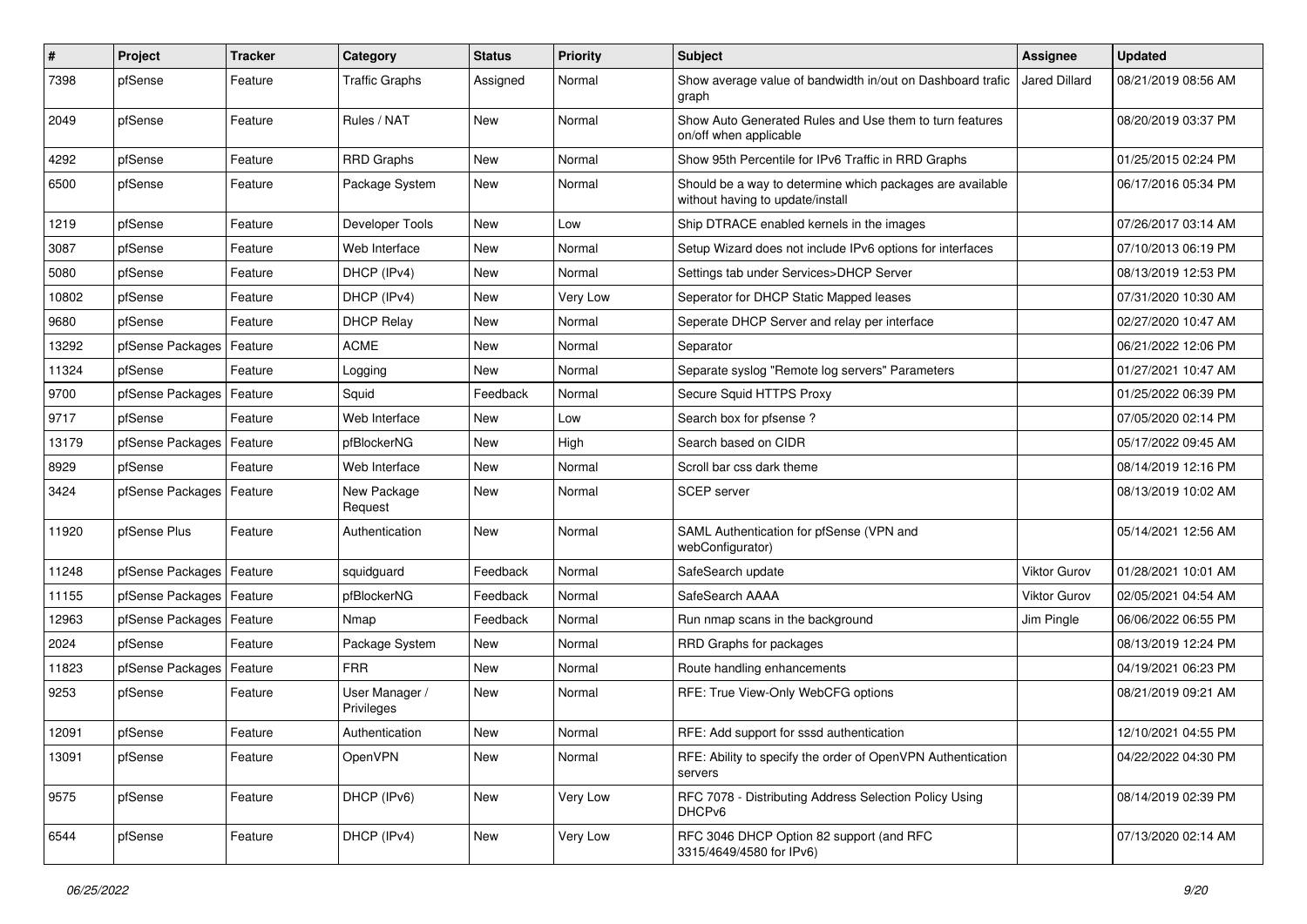| $\vert$ # | Project                    | <b>Tracker</b> | Category                                        | <b>Status</b> | <b>Priority</b> | <b>Subject</b>                                                                                         | <b>Assignee</b>      | <b>Updated</b>      |
|-----------|----------------------------|----------------|-------------------------------------------------|---------------|-----------------|--------------------------------------------------------------------------------------------------------|----------------------|---------------------|
| 8274      | pfSense                    | Feature        | <b>Traffic Graphs</b>                           | <b>New</b>    | Normal          | Reverse Inverse Traffic Graph View                                                                     | <b>Jared Dillard</b> | 08/14/2019 10:31 AM |
| 385       | pfSense                    | Feature        | <b>Captive Portal</b>                           | <b>New</b>    | Normal          | Reverse captive portal                                                                                 |                      | 08/13/2019 12:23 PM |
| 1307      | pfSense                    | Feature        | Web Interface                                   | <b>New</b>    | Normal          | Request: Option To Resolve Addresses in State Table<br>Summary                                         |                      | 02/06/2016 04:58 AM |
| 10401     | pfSense                    | Feature        | Dashboard                                       | <b>New</b>    | Normal          | Request: ability to sort/separate stopped/running Service(s)<br>on Dashboard -> Services Status widget |                      | 03/31/2020 04:48 PM |
| 10347     | pfSense Packages           | Feature        | OpenVPN Client<br>Export                        | New           | Normal          | Request to add pull-filter                                                                             |                      | 07/29/2020 08:11 AM |
| 9130      | pfSense                    | Feature        | DHCP (IPv4)                                     | <b>New</b>    | Normal          | Request ID [#INC-16195]: DHCP - PXE Boot                                                               |                      | 09/10/2020 01:39 PM |
| 2676      | pfSense                    | Feature        | Rules / NAT                                     | <b>New</b>    | Normal          | Reply-to option in firewall rule                                                                       |                      | 05/05/2017 03:15 PM |
| 5813      | pfSense                    | Feature        | <b>Traffic Shaper</b><br>(ALTQ)                 | <b>New</b>    | Normal          | Replacement of layer7 filter                                                                           |                      | 02/18/2017 05:08 PM |
| 11856     | pfSense                    | Feature        | Diagnostics                                     | New           | Normal          | Replace/add Alias or DNS names for known LAN addresses<br>in the State table                           |                      | 04/27/2021 08:01 AM |
| 10312     | pfSense                    | Feature        | Rules / NAT                                     | <b>New</b>    | Low             | Reordering of NAT rules without dragging                                                               |                      | 03/03/2020 07:28 AM |
| 10651     | pfSense                    | Feature        | OpenVPN                                         | <b>New</b>    | Normal          | Remove/replace deprecated OpenVPN options                                                              |                      | 06/10/2020 11:32 AM |
| 10995     | pfSense                    | Feature        | <b>Operating System</b>                         | New           | Low             | Remove VMware MSI-X from the PCI blacklist.                                                            |                      | 10/20/2020 11:40 AM |
| 13196     | pfSense Packages           | Feature        | pfBlockerNG                                     | New           | Normal          | remove NoVirusThanks feed                                                                              |                      | 05/23/2022 06:05 AM |
| 2276      | pfSense                    | Feature        | Certificates                                    | <b>New</b>    | Normal          | Remote CRL fetch support                                                                               |                      | 02/06/2016 04:14 AM |
| 12679     | pfSense                    | Feature        | Interfaces                                      | <b>New</b>    | Normal          | Remind user to update DHCPv6 range when changing<br>interface IPv6 prefix                              |                      | 01/12/2022 07:36 AM |
| 6554      | pfSense                    | Feature        | <b>NTPD</b>                                     | <b>New</b>    | Normal          | Reintroduce NTP mode7 for IEEE 1588 PTPd interop                                                       |                      | 08/13/2019 01:40 PM |
| 6283      | pfSense                    | Feature        | DHCP (IPv6)                                     | <b>New</b>    | Normal          | Register DHCPv6 leases with DNS resolver                                                               |                      | 08/21/2019 10:48 AM |
| 4646      | pfSense                    | Feature        | Dashboard                                       | <b>New</b>    | Normal          | Recover valuable vertical screen real estate in dashboard                                              |                      | 04/20/2015 07:46 PM |
| 12813     | pfSense                    | Feature        | Installer                                       | New           | Low             | Recover extra data in the installer                                                                    |                      | 02/17/2022 07:52 AM |
| 12343     | pfSense                    | Feature        | Diagnostics                                     | New           | Low             | Real time traffic monitoring                                                                           |                      | 09/06/2021 01:26 PM |
| 3718      | pfSense                    | Feature        | <b>IPv6 Router</b><br>Advertisements<br>(RADVD) | <b>New</b>    | Normal          | radvd - enhancement proposal: ability to advertise routes<br>and some fixes - patches attached         |                      | 03/22/2020 02:59 PM |
| 1434      | pfSense                    | Feature        | OpenVPN                                         | <b>New</b>    | Normal          | Radius Accounting in OpenVPN                                                                           |                      | 05/04/2013 03:06 PM |
| 4470      | pfSense                    | Feature        | <b>IPv6 Router</b><br>Advertisements<br>(RADVD) | New           | Normal          | RA page in GUI                                                                                         |                      | 08/20/2019 12:20 PM |
| 8712      | pfSense                    | Feature        | <b>Traffic Shaper</b><br>(ALTQ)                 | New           | Normal          | QOS on ipsec links                                                                                     |                      | 06/22/2020 06:27 AM |
| 12179     | pfSense Packages   Feature |                | gemu-guest-agent                                | New           | Normal          | QEMU package                                                                                           |                      | 07/30/2021 08:02 AM |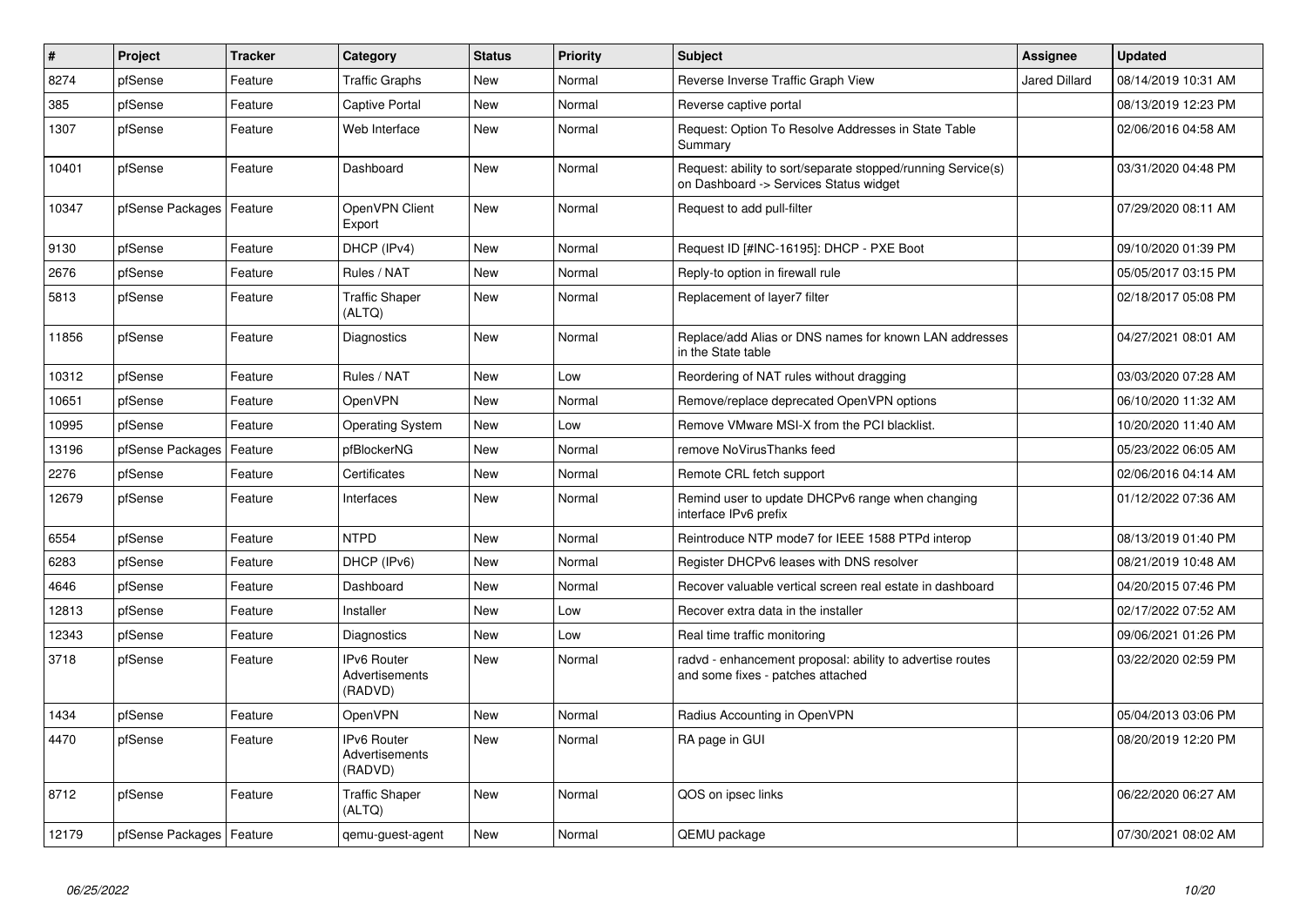| $\pmb{\#}$ | Project                    | <b>Tracker</b> | Category                 | <b>Status</b>                 | <b>Priority</b> | <b>Subject</b>                                                                                  | Assignee   | <b>Updated</b>      |
|------------|----------------------------|----------------|--------------------------|-------------------------------|-----------------|-------------------------------------------------------------------------------------------------|------------|---------------------|
| 13197      | pfSense Packages           | Feature        | pfBlockerNG              | <b>New</b>                    | Normal          | Put a Single donation link and a proper patreon lin in the<br>pfBlocker Support Banner / Widget |            | 05/23/2022 05:35 AM |
| 7244       | pfSense                    | Feature        | Developer Tools          | <b>New</b>                    | Normal          | Publish pfsense as a Vagrant Basebox                                                            |            | 01/29/2019 04:09 AM |
| 9293       | pfSense                    | Feature        | Web Interface            | <b>New</b>                    | Low             | Provide WebUI message (banner) prior to login                                                   |            | 08/14/2019 02:39 PM |
| 7212       | pfSense                    | Feature        | Hardware / Drivers       | <b>New</b>                    | Normal          | Provide Driver for SG-1000 Crypto Accelerator                                                   | Luiz Souza | 08/20/2019 08:46 AM |
| 10581      | pfSense                    | Feature        | Logging                  | <b>New</b>                    | Normal          | Provide ability to disable nginx access logging to remote<br>syslog server                      |            | 05/21/2020 08:36 PM |
| 3387       | pfSense                    | Feature        | Aliases / Tables         | <b>New</b>                    | Normal          | process_alias_urItable Frequency                                                                |            | 08/21/2019 11:01 AM |
| 6176       | pfSense Packages           | Feature        | OpenVPN Client<br>Export | New                           | Normal          | Privilege for OpenVPN Client Export                                                             |            | 10/05/2020 07:33 AM |
| 11826      | pfSense Packages   Feature |                | <b>ACME</b>              | <b>New</b>                    | Normal          | Preserve acme SAN Method parameters for new cert<br>creations                                   |            | 04/20/2021 02:02 PM |
| 11163      | pfSense Packages   Feature |                | <b>ACME</b>              | <b>Pull Request</b><br>Review | Normal          | Preferred Chain option                                                                          |            | 10/18/2021 09:10 AM |
| 1833       | pfSense                    | Feature        | <b>PPTP</b>              | <b>New</b>                    | Normal          | PPTP type WAN IPv6 support                                                                      |            | 08/20/2019 10:12 AM |
| 9633       | pfSense                    | Feature        | <b>PPPoE Server</b>      | New                           | Normal          | PPPoE/L2TP Server Status Page                                                                   |            | 10/09/2021 12:05 PM |
| 9617       | pfSense                    | Feature        | PPP Interfaces           | New                           | Normal          | PPPoE Static IP Configuration in GUI                                                            |            | 10/15/2021 08:52 PM |
| 1826       | pfSense                    | Feature        | <b>PPPoE Server</b>      | <b>New</b>                    | Normal          | PPPoE server IPv6 support                                                                       |            | 03/25/2022 04:25 PM |
| 8078       | pfSense                    | Feature        | <b>PPP</b> Interfaces    | <b>New</b>                    | Normal          | PPPoE Reconnect Wait Time                                                                       |            | 11/09/2017 05:13 PM |
| 895        | pfSense                    | Feature        | PPP Interfaces           | <b>New</b>                    | Very Low        | PPP subsystem MPPE/MPPC support                                                                 |            | 09/10/2019 04:24 PM |
| 10204      | pfSense                    | Feature        | Interfaces               | New                           | Low             | Possible clarification of Track IPv6 Interface Subnet ID                                        |            | 01/23/2020 01:04 PM |
| 6207       | pfSense                    | Feature        | Rules / NAT              | <b>New</b>                    | Normal          | Please, add "THIS IF broadcast" Macro for use in firewall<br>rules                              |            | 08/21/2019 11:01 AM |
| 6228       | pfSense                    | Feature        | <b>Operating System</b>  | <b>New</b>                    | Normal          | Please provide a means for IGMPv3 and MLDv2 support                                             |            | 05/20/2020 03:21 PM |
| 11827      | pfSense Packages           | Feature        | <b>ACME</b>              | New                           | Normal          | Please include acme deploy folder/scripts                                                       |            | 03/06/2022 04:31 AM |
| 7781       | pfSense                    | Feature        | Rules / NAT              | <b>New</b>                    | Normal          | Please Enable Rule Separators on Manual Outbound NAT                                            |            | 08/21/2019 09:07 AM |
| 7531       | pfSense                    | Feature        | Package System           | <b>New</b>                    | Low             | pkg behavior when encountering invalid SSL certificate                                          |            | 05/08/2017 06:57 PM |
| 9838       | pfSense                    | Feature        | <b>OpenVPN</b>           | <b>New</b>                    | Normal          | PKCS11 support                                                                                  |            | 10/20/2019 02:12 PM |
| 12768      | pfSense                    | Feature        | Upgrade                  | <b>New</b>                    | Normal          | pfSense-repo: Make sure default config file exists                                              |            | 05/17/2022 02:32 PM |
| 9876       | pfSense                    | Feature        | <b>Operating System</b>  | New                           | Normal          | PFsense on KVM: Web interface hint to disable "Hardware<br>Checksum Offloading"                 |            | 07/03/2020 07:11 AM |
| 4499       | pfSense                    | Feature        | <b>LAGG Interfaces</b>   | <b>New</b>                    | Normal          | pfSense LAGG interfaces; unable to set speed and duplex<br>for member interfaces.               |            | 08/21/2019 11:16 AM |
| 11260      | pfSense Packages           | Feature        | pfBlockerNG              | <b>New</b>                    | Normal          | pfBlockerNG: predefined ASN groups for Google, Facebook,<br>Apple, etc with useful selections   |            | 01/18/2021 03:46 PM |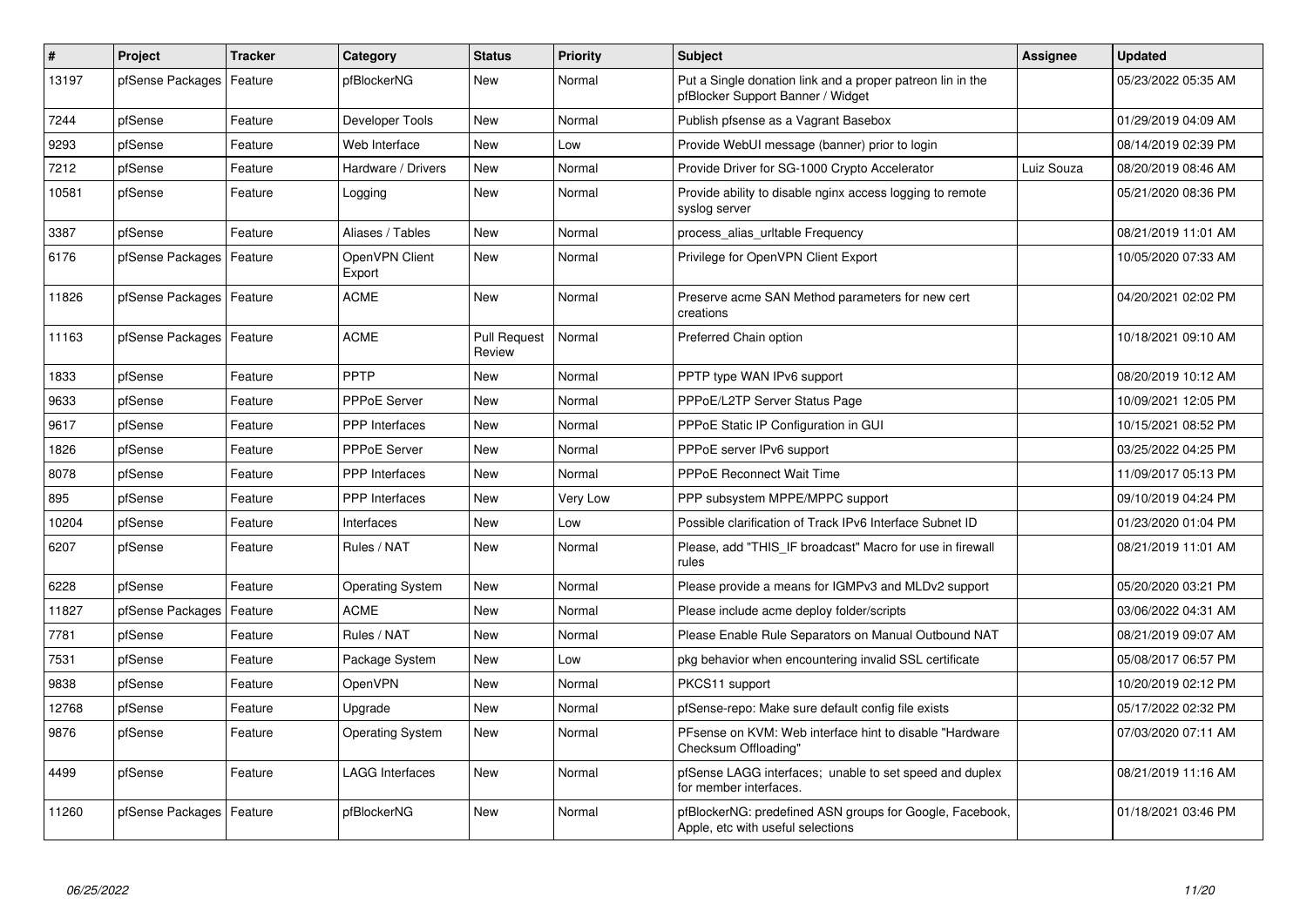| #     | Project                    | <b>Tracker</b> | Category                     | <b>Status</b>                 | <b>Priority</b> | <b>Subject</b>                                                                     | <b>Assignee</b>     | <b>Updated</b>      |
|-------|----------------------------|----------------|------------------------------|-------------------------------|-----------------|------------------------------------------------------------------------------------|---------------------|---------------------|
| 12918 | pfSense Packages           | Feature        | pfBlockerNG                  | New                           | Normal          | pfBlockerNG-devel changes from xmlrpc sync do not take<br>effect immediately       |                     | 03/07/2022 02:29 PM |
| 11209 | pfSense Packages           | Feature        | pfBlockerNG                  | New                           | Normal          | pfBlockerNG soft blocking                                                          |                     | 01/01/2021 02:07 PM |
| 12932 | pfSense Packages           | Feature        | pfBlockerNG                  | New                           | High            | pfblockerng per user whitelist                                                     |                     | 03/11/2022 11:08 AM |
| 1683  | pfSense                    | Feature        | Rules / NAT                  | New                           | Normal          | PF scrub min-ttl option                                                            |                     | 09/23/2020 01:52 AM |
| 3943  | pfSense                    | Feature        | <b>Operating System</b>      | New                           | Low             | pf - divert-reply not implemented (usefull for haproxy)                            |                     | 10/16/2014 06:42 PM |
| 12120 | pfSense                    | Feature        | <b>DHCP Relay</b>            | New                           | Normal          | Permit several sets of destination DHCP servers in DHCP<br>relay                   |                     | 07/11/2021 05:41 PM |
| 10238 | pfSense                    | Feature        | <b>Operating System</b>      | <b>New</b>                    | Very Low        | Periodic Scrub of ZFS filesystem                                                   |                     | 12/31/2020 03:02 PM |
| 1574  | pfSense                    | Feature        | User Manager /<br>Privileges | New                           | Normal          | Password quality enforcment.                                                       |                     | 02/06/2016 04:15 AM |
| 7365  | pfSense                    | Feature        | Logging                      | New                           | Low             | Pass firewall/filter rule set through logging for centralized<br>loggers to key on |                     | 03/07/2017 10:44 AM |
| 13017 | pfSense                    | Feature        | Packet Capture               | New                           | Normal          | Packet capture: add preview results while capture is running                       |                     | 04/09/2022 11:08 AM |
| 4914  | pfSense                    | Feature        | Diagnostics                  | New                           | Low             | Packet Capture Settings                                                            |                     | 08/20/2019 08:51 AM |
| 4456  | pfSense                    | Feature        | Diagnostics                  | <b>New</b>                    | Normal          | Packet capture additional filtering options                                        |                     | 08/20/2019 03:30 PM |
| 7521  | pfSense                    | Feature        | Package System               | <b>New</b>                    | High            | Package Updates via Mirror                                                         |                     | 05/04/2017 08:21 PM |
| 12248 | pfSense                    | Feature        | Package System               | New                           | Low             | Package Update Availability Notification                                           |                     | 11/28/2021 10:02 AM |
| 13054 | pfSense                    | Feature        | Package System               | New                           | Normal          | Package plugin hook for web server configuration stanzas                           | Jim Pingle          | 04/12/2022 03:04 PM |
| 6842  | pfSense                    | Feature        | Package System               | New                           | Low             | Package Manager progress bar should indicate overall<br>progress                   |                     | 08/21/2019 08:55 AM |
| 9616  | pfSense Packages           | Feature        | New Package<br>Request       | <b>New</b>                    | Normal          | Package for Docs                                                                   |                     | 03/26/2020 06:34 AM |
| 13124 | pfSense                    | Feature        | Web Interface                | <b>Pull Request</b><br>Review | Normal          | Option to wait for interface selection before displaying<br>firewall rules         |                     | 05/17/2022 02:15 PM |
| 13160 | pfSense Packages   Feature |                | Status Monitoring            | <b>Pull Request</b><br>Review | Normal          | Option to sort monitoring graph views                                              |                     | 05/13/2022 12:06 PM |
| 13293 | pfSense                    | Feature        | OpenVPN                      | New                           | Normal          | Option to set auth-gen-token in OpenVPN GUI                                        |                     | 06/21/2022 02:35 PM |
| 11213 | pfSense                    | Feature        | Gateways                     | New                           | Low             | Option to mark gateway as down directly from Table                                 |                     | 01/03/2021 07:09 AM |
| 1947  | pfSense                    | Feature        | Rules / NAT                  | New                           | Normal          | Option to kill all states when creating a block rule                               |                     | 08/20/2019 01:09 PM |
| 12055 | pfSense                    | Feature        | Virtual IP Addresses         | Feedback                      | Normal          | Option to disable XMLRPC Sync for Loopback Virtual IPs                             |                     | 06/18/2021 09:05 AM |
| 12466 | pfSense                    | Feature        | OpenVPN                      | New                           | Very Low        | Option to Disable Renegotiation timer in OpenVPN Server                            |                     | 06/24/2022 07:16 AM |
| 11749 | pfSense Packages           | Feature        | pfBlockerNG                  | New                           | Normal          | Option to disable NAT rule creation                                                |                     | 04/06/2021 11:45 PM |
| 13284 | pfSense Packages   Feature |                | FreeRADIUS                   | New                           | Normal          | Option to define "Issuer" in OPT configuration.                                    | Jakob<br>Nordgarden | 06/19/2022 12:10 PM |
| 336   | pfSense                    | Feature        | <b>LAGG Interfaces</b>       | New                           | Normal          | Option to create lagg under assign interfaces                                      |                     | 08/21/2019 11:16 AM |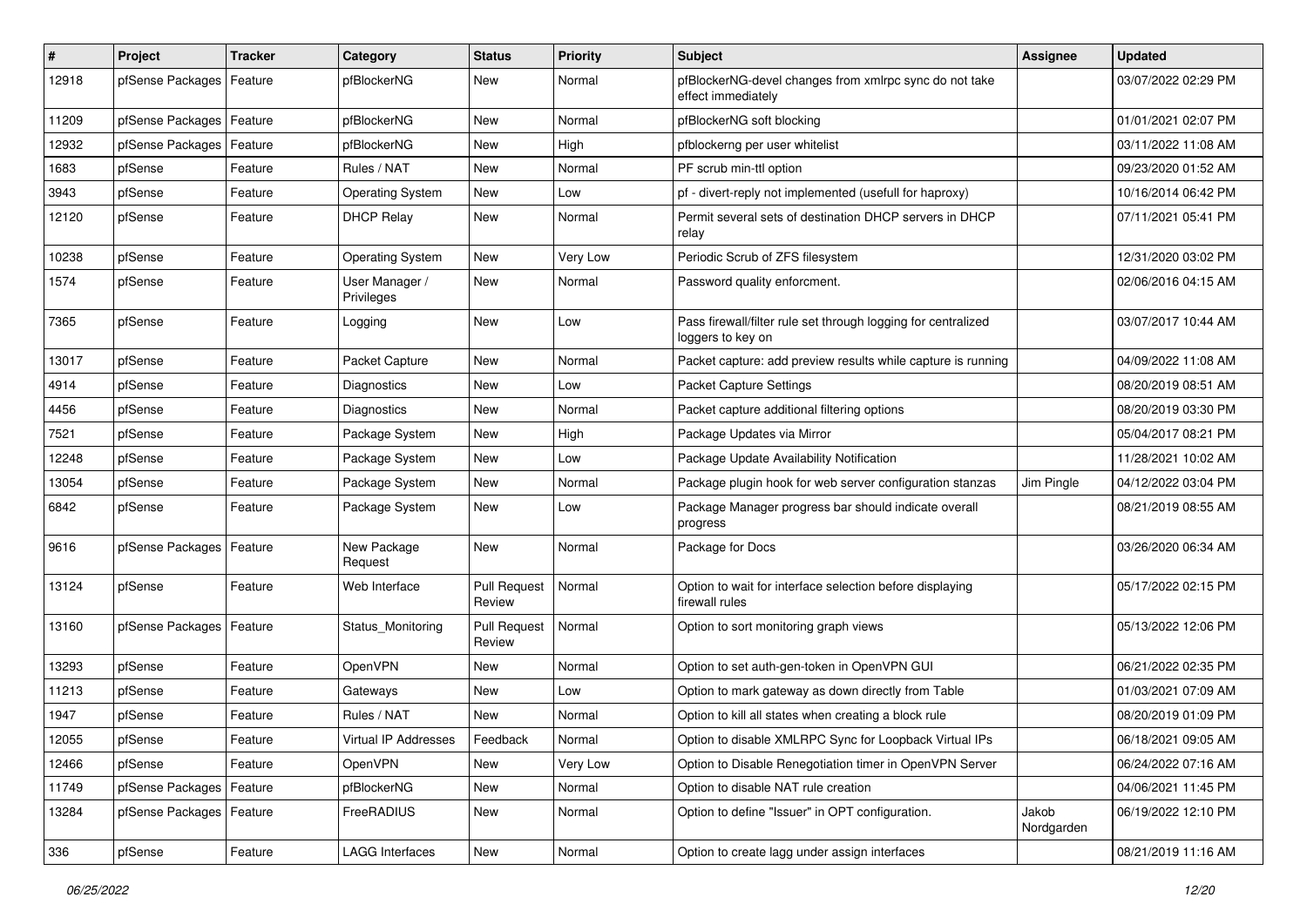| $\pmb{\#}$ | Project                    | <b>Tracker</b> | Category                 | <b>Status</b>                 | <b>Priority</b> | <b>Subject</b>                                                                                 | Assignee     | <b>Updated</b>      |
|------------|----------------------------|----------------|--------------------------|-------------------------------|-----------------|------------------------------------------------------------------------------------------------|--------------|---------------------|
| 8520       | pfSense                    | Feature        | Interfaces               | <b>New</b>                    | Normal          | Option to auto-renew DHCP on interface with an offline<br>gateway or marked as down            |              | 07/20/2021 11:00 AM |
| 13085      | pfSense                    | Feature        | OpenVPN                  | <b>Pull Request</b><br>Review | Normal          | OpenVPN: expose NBDD servers in GUI + fix GUI bugs                                             | Jim Pingle   | 04/22/2022 11:09 AM |
| 9156       | pfSense                    | Feature        | OpenVPN                  | New                           | Normal          | OpenVPN: Add tickbox for 'nopool' directive                                                    |              | 04/14/2020 01:45 PM |
| 7281       | pfSense                    | Feature        | OpenVPN                  | <b>New</b>                    | Normal          | OpenVPN: Add support for IPv6 dynamic prefix selection                                         |              | 12/21/2017 08:56 PM |
| 12874      | pfSense                    | Feature        | OpenVPN                  | <b>New</b>                    | Normal          | OpenVPN RADIUS Framed-Pool                                                                     |              | 02/25/2022 02:24 PM |
| 9937       | pfSense                    | Feature        | Authentication           | <b>New</b>                    | Normal          | OpenVPN Login User Privilege                                                                   |              | 11/29/2019 08:46 AM |
| 11165      | pfSense Packages           | Feature        | OpenVPN Client<br>Export | <b>New</b>                    | Very Low        | OpenVPN Exporter - Allow for name customization                                                |              | 07/10/2021 12:58 PM |
| 10570      | pfSense Packages   Feature |                | OpenVPN Client<br>Export | <b>New</b>                    | <b>Very Low</b> | OpenVPN Export for iOS should use .ovpn12 for certs and<br>private kev                         |              | 05/19/2020 10:12 AM |
| 9085       | pfSense Packages   Feature |                | OpenVPN Client<br>Export | <b>New</b>                    | Low             | OpenVPN connect/disconnect scripts                                                             |              | 08/13/2019 09:15 AM |
| 7699       | pfSense Packages   Feature |                | OpenVPN Client<br>Export | <b>New</b>                    | Normal          | OpenVPN Client Export - Default Gateway                                                        |              | 08/19/2019 03:32 PM |
| 7881       | pfSense                    | Feature        | OpenVPN                  | <b>New</b>                    | Normal          | OpenVPN client - add support for multiple server entries                                       |              | 08/14/2019 09:32 AM |
| 4010       | pfSense                    | Feature        | OpenVPN                  | <b>New</b>                    | Normal          | OpenVPN always loads engines available on openssl                                              |              | 07/08/2016 10:29 PM |
| 8148       | pfSense Packages           | Feature        | OpenVPN Client<br>Export | <b>New</b>                    | Very Low        | OpenVPN - Output Windows Client .MSI Installer for GPO<br>deployment                           |              | 11/30/2017 01:24 PM |
| 3652       | pfSense                    | Feature        | OpenVPN                  | <b>New</b>                    | Normal          | OpenVPN - Dynamic IPv6 Tunnel Network                                                          |              | 03/20/2019 09:50 AM |
| 12524      | pfSense Plus               | Feature        | <b>Operating System</b>  | New                           | Normal          | OpenSSL QAT Engine                                                                             |              | 04/10/2022 02:54 AM |
| 11876      | pfSense                    | Feature        | Hardware / Drivers       | <b>New</b>                    | Normal          | OpenSSL does not use QAT acceleration on pfSense Plus<br>21.02-RELEASE-p1 or 21.05-DEVELOPMENT |              | 05/03/2021 08:02 AM |
| 8517       | pfSense Packages           | Feature        | New Package<br>Request   | <b>New</b>                    | Normal          | OpenConnect client                                                                             |              | 08/13/2019 10:01 AM |
| 9165       | pfSense                    | Feature        | Authentication           | <b>New</b>                    | Normal          | only IPs can be added to sshguard whitelist                                                    |              | 04/21/2022 12:39 PM |
| 3377       | pfSense                    | Feature        | <b>Captive Portal</b>    | <b>New</b>                    | Normal          | OAuth2 authentication in captive portal                                                        | Jim Thompson | 10/19/2020 09:13 AM |
| 6742       | pfSense                    | Feature        | Authentication           | <b>New</b>                    | Normal          | OAuth2 authentication for OpenVPN (and for FreeRadius)                                         | Jim Thompson | 10/19/2020 09:19 AM |
| 8149       | pfSense                    | Feature        | <b>NTPD</b>              | <b>New</b>                    | Normal          | <b>NTPsec</b>                                                                                  |              | 10/11/2020 10:59 AM |
| 7201       | pfSense                    | Feature        | <b>NTPD</b>              | New                           | Normal          | NTP Support multiple GPS reference clocks                                                      |              | 04/27/2021 12:31 PM |
| 8794       | pfSense                    | Feature        | <b>NTPD</b>              | New                           | Normal          | NTP authentiction                                                                              | Tod L        | 08/05/2021 01:20 AM |
| 7287       | pfSense                    | Feature        | <b>NTPD</b>              | New                           | Normal          | NTP add support for ACTS ref clock                                                             |              | 10/12/2020 07:45 AM |
| 7000       | pfSense Packages           | Feature        | ntop                     | New                           | Normal          | ntopng historical data needs to be reworked                                                    |              | 01/14/2017 09:20 AM |
| 5174       | pfSense Packages           | Feature        | NRPE                     | New                           | Normal          | nrpe: check_sensors doesnt work, missing Imsensors                                             |              | 11/15/2015 12:49 AM |
| 1506       | pfSense                    | Feature        | Notifications            | New                           | Normal          | Notifications should spool                                                                     |              | 05/05/2011 12:58 PM |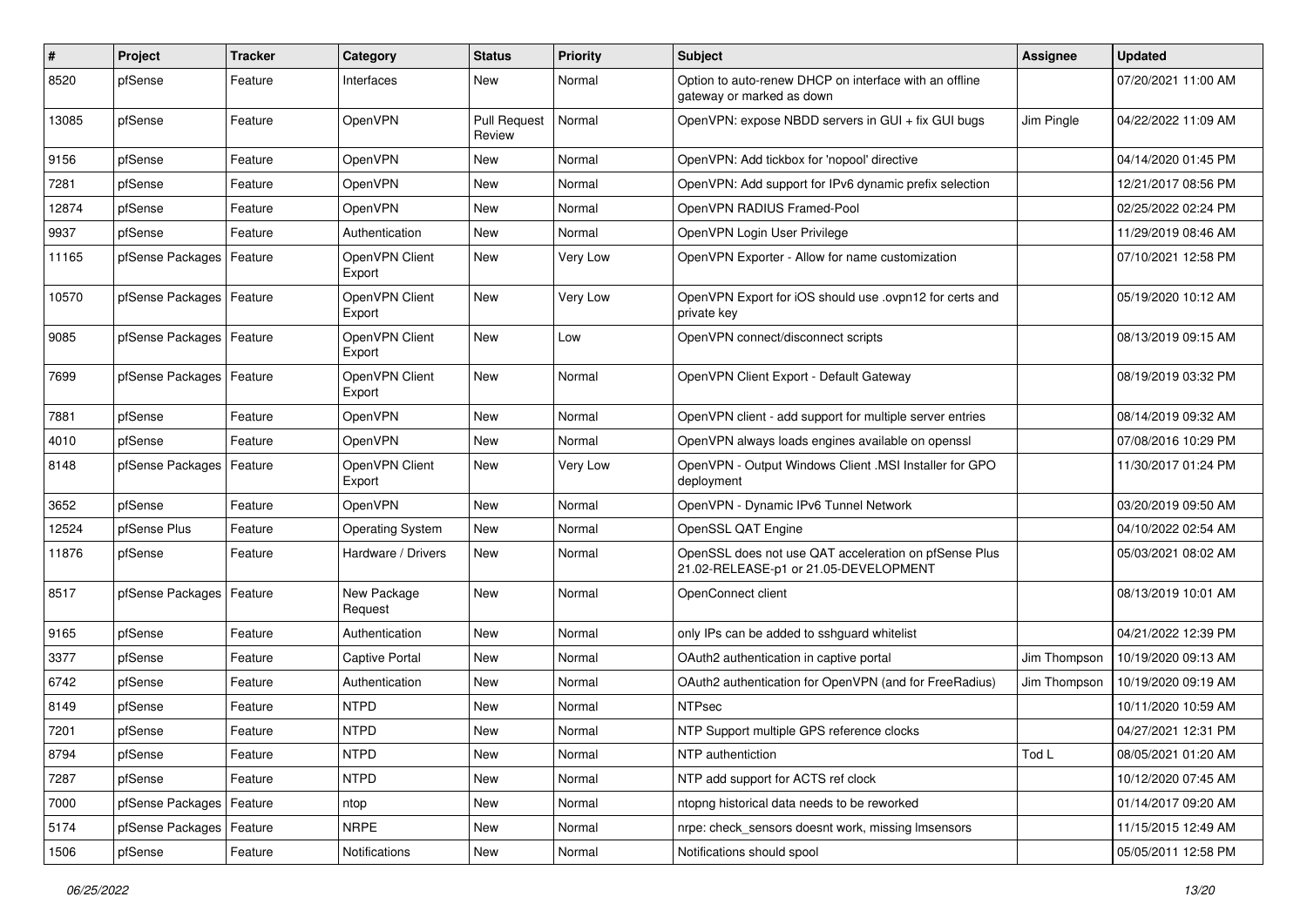| $\pmb{\#}$ | Project                    | <b>Tracker</b> | Category                        | <b>Status</b>                 | <b>Priority</b> | Subject                                                                                                               | <b>Assignee</b> | <b>Updated</b>      |
|------------|----------------------------|----------------|---------------------------------|-------------------------------|-----------------|-----------------------------------------------------------------------------------------------------------------------|-----------------|---------------------|
| 5556       | pfSense                    | Feature        | Diagnostics                     | New                           | Normal          | No error when downloading non-existing file on<br>Diagnostics/Execute                                                 |                 | 08/20/2019 03:43 PM |
| 84         | pfSense                    | Feature        | Web Interface                   | New                           | Low             | Nightly Filter Summary E-Mail                                                                                         | Jim Pingle      | 04/03/2010 06:22 PM |
| 12656      | pfSense Packages   Feature |                | New Package<br>Request          | <b>New</b>                    | Normal          | <b>NextDNS</b>                                                                                                        |                 | 01/31/2022 01:50 AM |
| 11138      | pfSense Packages           | Feature        | FreeRADIUS                      | New                           | Normal          | new WebGUI checkboxes needed                                                                                          |                 | 12/07/2020 08:28 AM |
| 7030       | pfSense                    | Feature        | Multi-WAN                       | New                           | Very Low        | New Feature Load Balance Per Amount Of GB                                                                             |                 | 08/13/2019 02:56 PM |
| 6615       | pfSense                    | Feature        | DHCP (IPv4)                     | <b>New</b>                    | Normal          | new DHCP server option                                                                                                |                 | 08/13/2019 01:39 PM |
| 3697       | pfSense                    | Feature        | Backup / Restore                | <b>New</b>                    | Normal          | New backup/restore area: Certificates                                                                                 |                 | 03/11/2017 11:30 AM |
| 10137      | pfSense                    | Feature        | Package System                  | <b>New</b>                    | Normal          | net-mgmt/arpwatch: Update to 3.0                                                                                      |                 | 12/30/2019 05:16 PM |
| 8641       | pfSense                    | Feature        | Web Interface                   | New                           | Normal          | Need way to disable HSTS and/or replace webConfigurator<br>certificate from CLI                                       |                 | 07/16/2018 10:21 AM |
| 5510       | pfSense                    | Feature        | Package System                  | <b>New</b>                    | Normal          | Need a simple way to enable/disable package-installed<br>services                                                     |                 | 04/21/2022 12:39 PM |
| 9973       | pfSense Packages   Feature |                | <b>NRPE</b>                     | <b>New</b>                    | Normal          | Nagios NRPE package isn't IPv6 capable                                                                                |                 | 12/20/2019 03:15 PM |
| 9648       | pfSense Packages           | Feature        | haproxy                         | <b>New</b>                    | Very Low        | Multiple node Sync HAProxy configuration to backup CARP<br>members via XMLRPC.                                        |                 | 07/25/2019 10:04 AM |
| 3696       | pfSense                    | Feature        | Backup / Restore                | <b>New</b>                    | Normal          | Multiple items backup/restore                                                                                         |                 | 06/06/2014 02:33 PM |
| 13168      | pfSense                    | Feature        | Dashboard                       | New                           | Low             | Multiple Dashboard views for a single user                                                                            |                 | 05/16/2022 07:53 AM |
| 11954      | pfSense                    | Feature        | <b>IGMP Proxy</b>               | New                           | Normal          | Multicast limits                                                                                                      |                 | 05/25/2021 12:36 AM |
| 228        | pfSense                    | Feature        | Multi-WAN                       | <b>New</b>                    | Normal          | Multi-WAN support with same gateway on multiple WANs                                                                  |                 | 04/11/2015 01:10 AM |
| 12522      | pfSense                    | Feature        | OpenVPN                         | New                           | Very Low        | More flexible Client-Specific Override options for controlling<br>options pushed to clients                           |                 | 04/11/2022 03:11 PM |
| 9621       | pfSense                    | Feature        | User Manager /<br>Privileges    | <b>New</b>                    | Normal          | More convenient deletion of single user privileges                                                                    |                 | 07/09/2019 03:09 AM |
| 3162       | pfSense                    | Feature        | <b>PPP</b> Interfaces           | <b>New</b>                    | Low             | MLPPP Status of connections                                                                                           |                 | 08/20/2019 10:20 AM |
| 4688       | pfSense                    | Feature        | <b>IPsec</b>                    | New                           | Normal          | Missing TFC Traffic Flow Confidentiality support                                                                      |                 | 11/15/2021 12:27 PM |
| 7747       | pfSense                    | Feature        | Console Menu                    | New                           | Normal          | Minor UI Tweak: Make hitting enter on the console (esp via<br>SSH) should not log you out, but simply redraw the menu |                 | 08/01/2017 04:03 PM |
| 13072      | pfSense                    | Feature        | <b>Traffic Shaper</b><br>(ALTQ) | <b>Pull Request</b><br>Review | Very Low        | Matching background/font colors of queue values with dark<br>theme.                                                   |                 | 04/19/2022 07:32 AM |
| 9464       | pfSense                    | Feature        | Interfaces                      | New                           | Normal          | Marvell 6000 -- netgate hardware (e.g.: XG-7100, XG-3100)<br>internal switch LACP support                             |                 | 04/08/2019 07:58 AM |
| 3859       | pfSense                    | Feature        | Gateway Monitoring              | New                           | Low             | Make it possible to set the source IP address for gateway<br>monitoring                                               |                 | 11/06/2016 10:12 PM |
| 4798       | pfSense                    | Feature        | <b>DNS Resolver</b>             | New                           | Normal          | Make host and domain overrides available to both DNS<br>Resolver and DNS Forwarder                                    |                 | 06/29/2015 02:14 AM |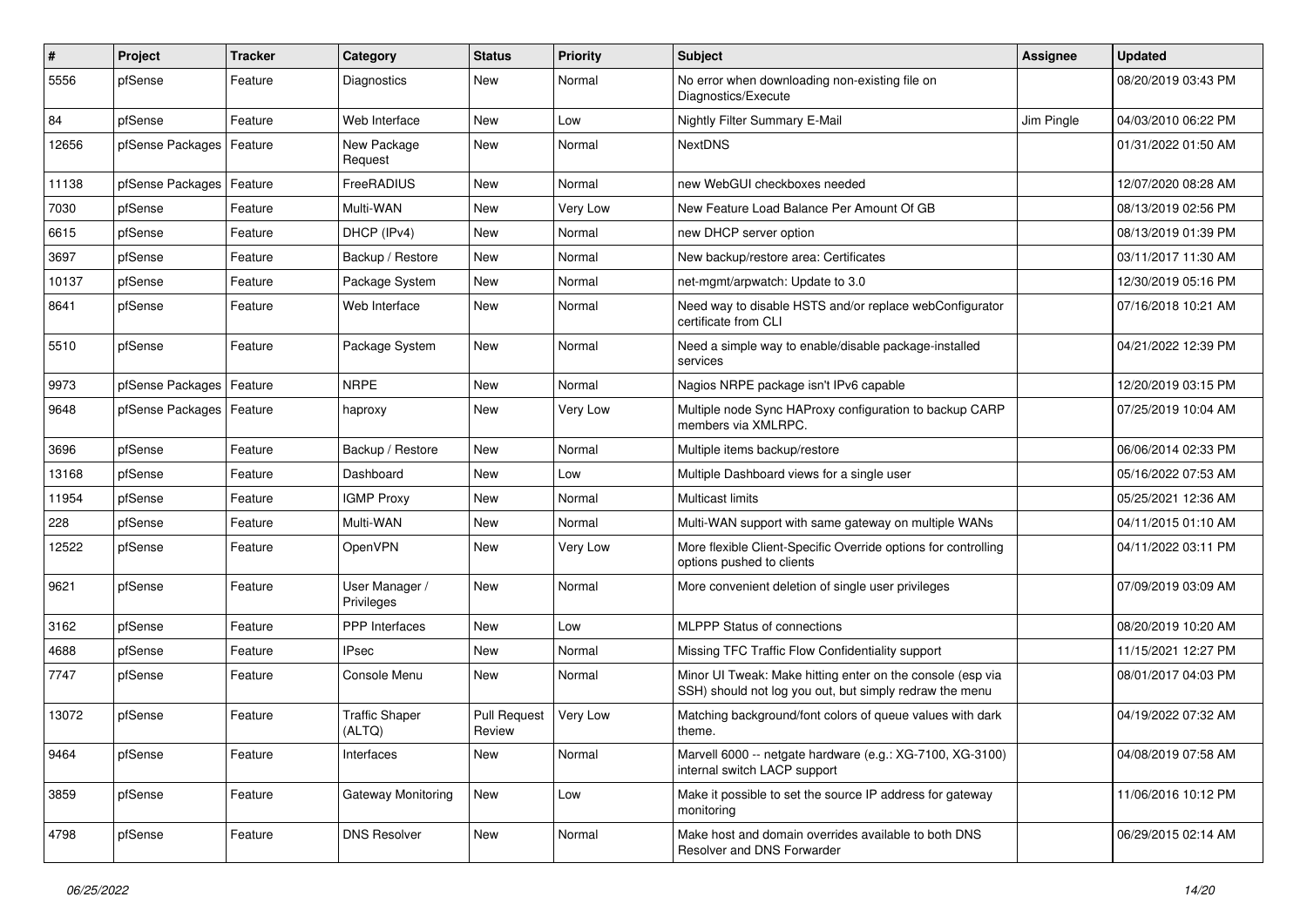| $\pmb{\#}$ | Project                    | <b>Tracker</b> | Category                                        | <b>Status</b> | <b>Priority</b> | <b>Subject</b>                                                                        | <b>Assignee</b>       | <b>Updated</b>      |
|------------|----------------------------|----------------|-------------------------------------------------|---------------|-----------------|---------------------------------------------------------------------------------------|-----------------------|---------------------|
| 8262       | pfSense                    | Feature        | <b>IPv6 Router</b><br>Advertisements<br>(RADVD) | <b>New</b>    | Normal          | Make each prefix flags configurable separately.                                       |                       | 01/16/2018 12:35 PM |
| 9336       | pfSense                    | Feature        | <b>Notifications</b>                            | <b>New</b>    | <b>Very Low</b> | Make Dynamic DNS update notification e-mail optional                                  |                       | 02/18/2019 11:49 AM |
| 9718       | pfSense                    | Feature        | Diagnostics                                     | New           | Low             | Make diag_states_summary table sortable                                               |                       | 10/06/2020 09:12 AM |
| 7799       | pfSense                    | Feature        | Rules / NAT                                     | New           | Normal          | Make an ajax call to toggle logging by clicking on the logging<br>icon next to a rule |                       | 08/13/2019 09:40 AM |
| 3288       | pfSense                    | Feature        | Rules / NAT                                     | <b>New</b>    | Normal          | Macros for Interface Networks on Outbound NAT rule<br>Source drop-down                |                       | 08/21/2019 11:02 AM |
| 2965       | pfSense                    | Feature        | Rules / NAT                                     | New           | Normal          | Mac Firewalling                                                                       |                       | 04/24/2013 12:02 PM |
| 6651       | pfSense Packages           | Feature        | <b>FRR</b>                                      | Feedback      | Normal          | Loopback interfaces                                                                   | Christian<br>McDonald | 12/25/2021 02:42 PM |
| 9038       | pfSense                    | Feature        | Logging                                         | New           | Normal          | Live view of any log file                                                             |                       | 08/19/2019 02:55 PM |
| 8346       | pfSense                    | Feature        | <b>IPsec</b>                                    | New           | Normal          | Let pFSense act as an IPSec XAuth VPN Client                                          |                       | 02/23/2018 07:39 AM |
| 11772      | pfSense Plus               | Feature        | Multi-WAN                                       | New           | Normal          | Layer 2 Tunnel Bonding Capability                                                     |                       | 06/05/2021 03:27 PM |
| 2504       | pfSense                    | Feature        | <b>LAGG Interfaces</b>                          | New           | Normal          | lagg enhancements                                                                     |                       | 01/08/2021 12:17 PM |
| 7563       | pfSense                    | Feature        | L <sub>2</sub> TP                               | New           | Normal          | I2tp Suggestion: consider allowing IP/Subnet for the user.                            |                       | 08/21/2019 10:52 AM |
| 10297      | pfSense Packages           | Feature        | FreeRADIUS                                      | Assigned      | Normal          | IPv6 user attributes                                                                  |                       | 04/21/2022 12:39 PM |
| 8599       | pfSense                    | Feature        | Rules / NAT                                     | New           | Very Low        | <b>IPv6</b> flow labels                                                               |                       | 07/16/2018 07:36 AM |
| 6213       | pfSense                    | Feature        | <b>IPsec</b>                                    | New           | Normal          | IPSEC: IPV4/IPV6 dual-interface-stack support for Mobile<br>IKE.                      |                       | 04/20/2016 07:48 AM |
| 7773       | pfSense                    | Feature        | <b>IPsec</b>                                    | New           | Normal          | IPSec using IKEv2 with split DNS not using provided domain<br>names                   |                       | 08/15/2017 05:25 PM |
| 5331       | pfSense                    | Feature        | <b>IPsec</b>                                    | New           | Normal          | IPSec table for tuning strongswan.conf                                                |                       | 05/05/2021 12:10 AM |
| 13264      | pfSense                    | Feature        | <b>IPsec</b>                                    | New           | Normal          | IPSec Phase2 select multiple PFS key groups                                           |                       | 06/10/2022 04:29 PM |
| 4591       | pfSense                    | Feature        | <b>IPsec</b>                                    | <b>New</b>    | Normal          | IPSec Failover Support for IP Addresses instead of Dynamic<br>DNS / Failover Group    |                       | 09/04/2020 12:17 AM |
| 9857       | pfSense                    | Feature        | <b>IPsec</b>                                    | <b>New</b>    | Normal          | IPsec Down/Up SMTP Notifications                                                      |                       | 08/31/2021 08:07 AM |
| 12746      | pfSense                    | Feature        | Interfaces                                      | New           | High            | IPoE feature for WAN interface                                                        |                       | 02/01/2022 01:42 AM |
| 13246      | pfSense Packages   Feature |                | iperf                                           | New           | Normal          | iperf3 service controls do not work                                                   |                       | 06/05/2022 06:51 PM |
| 12358      | pfSense Packages   Feature |                | pfBlockerNG                                     | New           | Normal          | IP List Copy/Import/Export                                                            |                       | 09/09/2021 01:56 PM |
| 10918      | pfSense                    | Feature        | Aliases / Tables                                | New           | Low             | IP Aliases de-duplication                                                             |                       | 12/13/2020 11:37 PM |
| 701        | pfSense                    | Feature        | Rules / NAT                                     | New           | Normal          | Interface groups with NAT                                                             |                       | 05/11/2018 10:12 PM |
| 10805      | pfSense                    | Feature        | Hardware / Drivers                              | New           | Normal          | Intel QAT (QuickAssist) encryption support for PfSense                                |                       | 07/31/2020 03:13 PM |
| 10831      | pfSense Packages           | Feature        | New Package<br>Request                          | New           | Very Low        | Integration of nntp-proxy into pfsense                                                |                       | 08/13/2020 09:09 AM |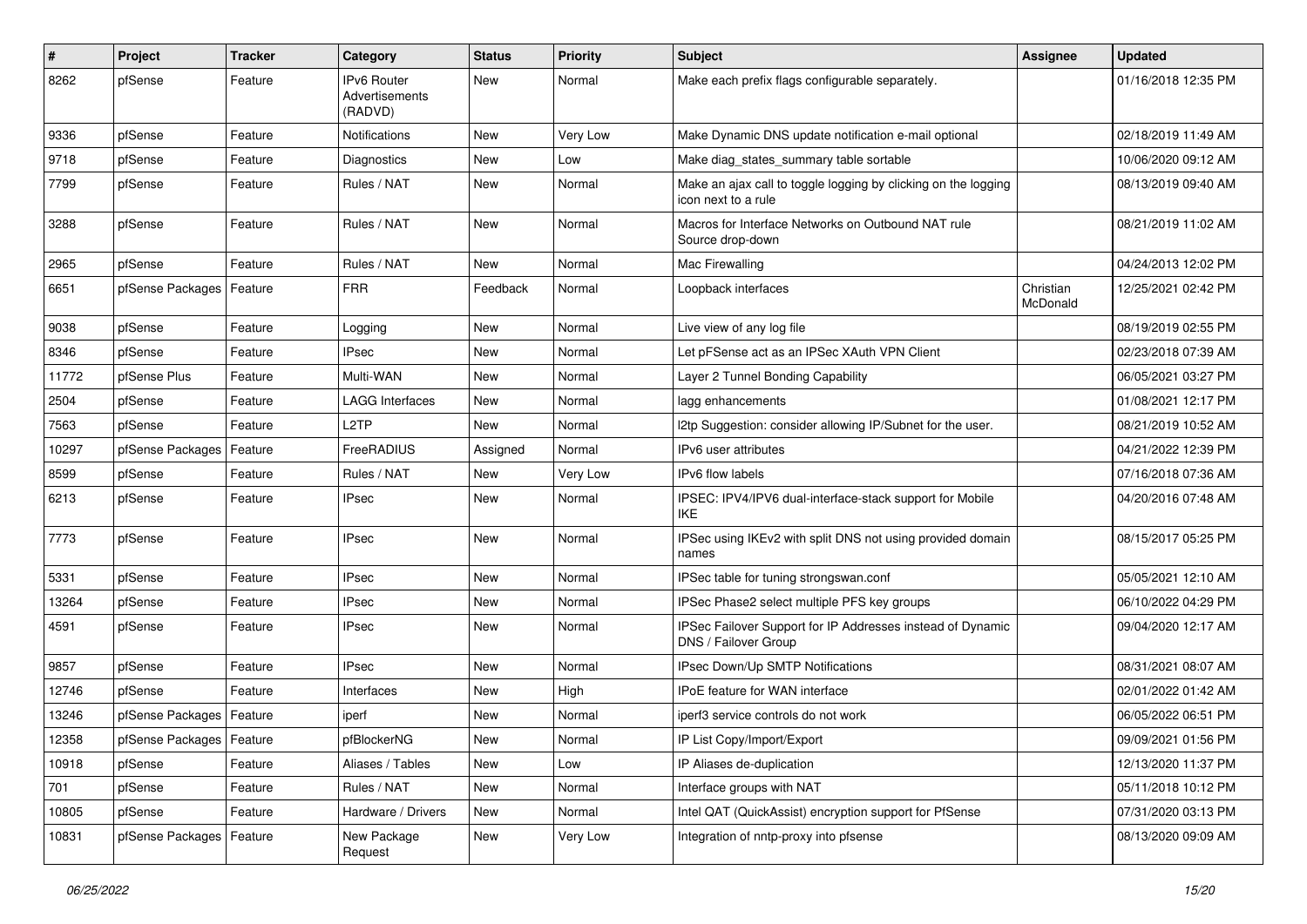| #     | Project          | <b>Tracker</b> | Category                     | <b>Status</b>                 | <b>Priority</b> | <b>Subject</b>                                                                                                                        | <b>Assignee</b>   | <b>Updated</b>      |
|-------|------------------|----------------|------------------------------|-------------------------------|-----------------|---------------------------------------------------------------------------------------------------------------------------------------|-------------------|---------------------|
| 11257 | pfSense          | Feature        | Upgrade                      | New                           | Normal          | Installed Packages: Update all button                                                                                                 |                   | 01/18/2021 10:45 AM |
| 1367  | pfSense          | Feature        | Backup / Restore             | New                           | Normal          | Input validation on partial config restores                                                                                           |                   | 03/21/2011 01:16 AM |
| 11243 | pfSense          | Feature        | Interfaces                   | New                           | Normal          | individual pfctl snort2c tables per interface only blocking IPs<br>for specific interface when a rule triggers in snort/suricata      |                   | 01/14/2021 03:02 PM |
| 11837 | pfSense Packages | Feature        | <b>FRR</b>                   | <b>New</b>                    | Low             | Increase field length of FRR Networks in Access Lists and<br>Prefix Lists                                                             |                   | 04/22/2021 07:10 AM |
| 5616  | pfSense          | Feature        | Wireless                     | <b>New</b>                    | Normal          | <b>Incorrect Wireless Channel</b>                                                                                                     | Jim Thompson      | 10/09/2016 03:33 PM |
| 12066 | pfSense          | Feature        | <b>Operating System</b>      | <b>New</b>                    | Very Low        | Include man and man pages for all core programs and<br>packages                                                                       |                   | 06/21/2021 07:44 AM |
| 8309  | pfSense          | Feature        | Hardware / Drivers           | <b>New</b>                    | Normal          | Include apuled driver to add support for LEDs on PC<br>Engines APU boards                                                             | Darryn Storm      | 08/20/2019 08:47 AM |
| 13096 | pfSense Packages | Feature        | Snort                        | Feedback                      | Normal          | Improve robustness of Snort Rules Update Log size<br>limitation logic                                                                 | <b>Bill Meeks</b> | 04/25/2022 12:22 PM |
| 5835  | pfSense          | Feature        | OpenVPN                      | New                           | Very Low        | Improve OpenVPN client gateway detection in edge cases<br>where the remote does not send gateway information                          |                   | 03/20/2016 12:29 AM |
| 6469  | pfSense          | Feature        | Console Menu                 | <b>New</b>                    | Normal          | Improve help + self documentation in console PHP shell                                                                                |                   | 08/13/2019 01:23 PM |
| 6539  | pfSense          | Feature        | Rules / NAT                  | New                           | Normal          | ICMPv6 filtering requires multiple rules - no range support                                                                           |                   | 08/13/2019 01:23 PM |
| 10796 | pfSense Packages | Feature        | Cellular                     | Feedback                      | Normal          | Huawei ME909u-521 support                                                                                                             |                   | 04/21/2022 12:40 PM |
| 7718  | pfSense          | Feature        | Dynamic DNS                  | <b>New</b>                    | Very Low        | Hostname for Custom DynDNS Updater.                                                                                                   |                   | 07/24/2017 10:05 AM |
| 7738  | pfSense          | Feature        | <b>IPsec</b>                 | New                           | Normal          | Highlight which IPSec (or other VPN) crypto modes are<br>hardware-accelerated in the UI                                               |                   | 08/13/2019 03:46 PM |
| 8121  | pfSense Packages | Feature        | haproxy                      | <b>New</b>                    | Normal          | haproxy, allow to generate backends even they don't seem<br>to be used                                                                |                   | 11/23/2017 04:04 AM |
| 9077  | pfSense Packages | Feature        | haproxy                      | <b>New</b>                    | Normal          | haproxy UI: Add seperator lines                                                                                                       |                   | 10/29/2018 06:06 AM |
| 10779 | pfSense Packages | Feature        | haproxy                      | Feedback                      | Normal          | HAProxy SSL/TLS Compatibility Mode                                                                                                    | Viktor Gurov      | 04/22/2022 02:20 AM |
| 8869  | pfSense Packages | Feature        | haproxy                      | New                           | Normal          | HAproxy should use RFC 7919 DH parameter files                                                                                        |                   | 10/17/2018 10:46 AM |
| 8982  | pfSense Packages | Feature        | haproxy                      | <b>New</b>                    | Normal          | HAproxy ACL support for map in configuration UI                                                                                       |                   | 06/25/2019 01:49 AM |
| 13039 | pfSense Packages | Feature        | AWS VPC                      | New                           | Normal          | Handle transit gateway VPNs in the AWS VPN wizard                                                                                     |                   | 04/11/2022 07:31 AM |
| 1257  | pfSense          | Feature        | Certificates                 | <b>Pull Request</b><br>Review | Normal          | Handle encypted CA/Certificate private keys                                                                                           |                   | 10/12/2020 07:12 AM |
| 7957  | pfSense          | Feature        | Web Interface                | New                           | Normal          | GUI theme - separate "colour" from "compact/normal" in<br>theme dropdown                                                              |                   | 10/17/2017 06:58 AM |
| 2323  | pfSense          | Feature        | DHCP (IPv4)                  | New                           | Low             | GUI doesn't allow to configure DHCP server to serve IP<br>addresses belonging to subnets wich are not associated with<br>an interface |                   | 08/19/2019 10:27 AM |
| 6738  | pfSense          | Feature        | Web Interface                | New                           | Normal          | GUI Action Buttons replicated to the top of the List                                                                                  |                   | 07/10/2021 01:04 PM |
| 521   | pfSense          | Feature        | User Manager /<br>Privileges | New                           | Normal          | Group manager Assigned Permissions                                                                                                    |                   | 04/18/2010 02:59 PM |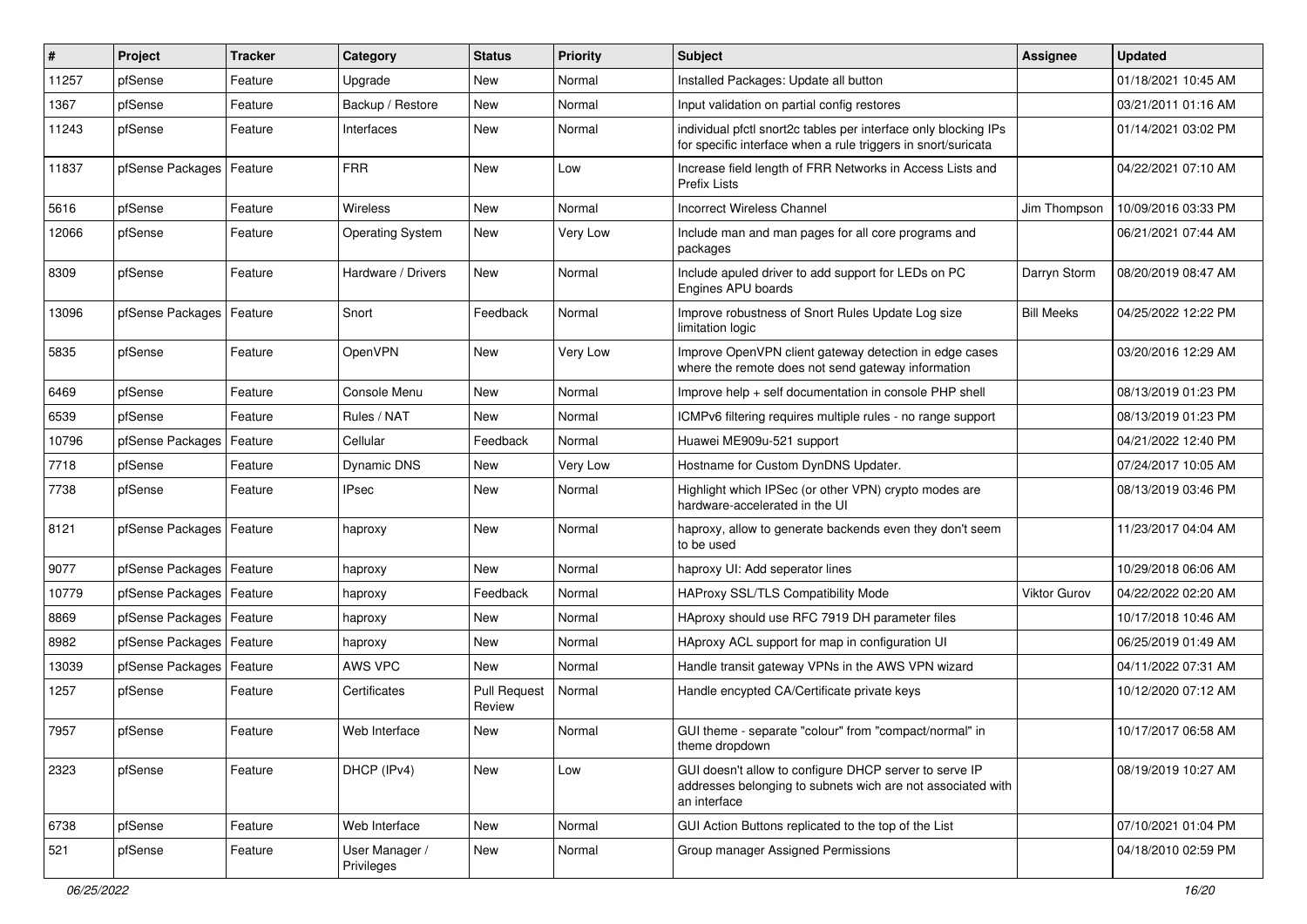| $\sharp$ | Project                    | <b>Tracker</b> | Category                  | <b>Status</b>                 | Priority        | Subject                                                                                                                            | Assignee            | <b>Updated</b>      |
|----------|----------------------------|----------------|---------------------------|-------------------------------|-----------------|------------------------------------------------------------------------------------------------------------------------------------|---------------------|---------------------|
| 12625    | pfSense                    | Feature        | Logging                   | <b>New</b>                    | Normal          | Granular logging options for default firewall rules.                                                                               |                     | 12/21/2021 06:39 PM |
| 4503     | pfSense Packages   Feature |                | New Package<br>Request    | <b>New</b>                    | Normal          | GNUGateKeeper H.323 Proxy Package                                                                                                  |                     | 08/27/2019 02:54 AM |
| 9942     | pfSense                    | Feature        | <b>Operating System</b>   | <b>New</b>                    | Normal          | Give pfSense the possibility to change the keyboard Layout<br>for console users                                                    |                     | 01/22/2021 02:33 AM |
| 11266    | pfSense Packages   Feature |                | AutoConfigBackup          | New                           | Very Low        | Give an option to list restore point in "reverse" order/latest at<br>the top.                                                      |                     | 01/19/2021 06:58 PM |
| 12292    | pfSense Packages           | Feature        | Suricata                  | Feedback                      | Normal          | GeoIP look on the Alerts, Blocked and Files pages                                                                                  | Viktor Gurov        | 08/23/2021 08:16 AM |
| 12534    | pfSense Plus               | Feature        | Hardware / Drivers        | New                           | Normal          | Generate a ISO Image for Remote Restore of pfSense Plus<br>on the XG-1537 and 1541 units with IPMI                                 |                     | 05/30/2022 10:28 AM |
| 7671     | pfSense                    | Feature        | <b>Gateway Monitoring</b> | <b>New</b>                    | Normal          | Gateway Monitoring Via Custom Script or Telnet.                                                                                    |                     | 09/18/2020 02:59 PM |
| 8547     | pfSense Packages   Feature |                | New Package<br>Request    | <b>New</b>                    | Normal          | fwknop Port Knocking Package                                                                                                       |                     | 02/08/2021 12:17 PM |
| 9141     | pfSense Packages           | l Feature      | <b>FRR</b>                | New                           | <b>Very Low</b> | FRR xmlrpc                                                                                                                         | Jim Pingle          | 11/26/2018 07:49 AM |
| 11130    | pfSense Packages   Feature |                | <b>FRR</b>                | Feedback                      | Normal          | FRR RIP support                                                                                                                    | Jim Pingle          | 12/31/2021 04:19 PM |
| 10789    | pfSense Packages   Feature |                | <b>FRR</b>                | Feedback                      | Normal          | FRR integrated configuration and hitless reloads                                                                                   | Jim Pingle          | 01/20/2021 11:16 PM |
| 12889    | pfSense Packages   Feature |                | <b>FRR</b>                | New                           | Normal          | FRR GUI add set ipv6 next-hop global                                                                                               |                     | 03/02/2022 06:10 AM |
| 11206    | pfSense Packages   Feature |                | <b>FRR</b>                | <b>Pull Request</b><br>Review | Normal          | <b>FRR 7.5</b>                                                                                                                     | Jim Pingle          | 01/08/2021 12:47 PM |
| 10908    | pfSense Packages           | Feature        | FreeRADIUS                | Feedback                      | Normal          | FreeRADIUS server certificate not using full CA chain                                                                              | <b>Viktor Gurov</b> | 04/22/2022 02:19 AM |
| 4506     | pfSense Packages   Feature |                | FreeRADIUS                | <b>New</b>                    | Normal          | FreeRADIUS groups/hunt groups                                                                                                      |                     | 03/10/2015 08:51 PM |
| 8031     | pfSense Packages   Feature |                | FreeRADIUS                | <b>New</b>                    | Normal          | FreeRADIUS copy entry function                                                                                                     |                     | 08/16/2019 01:01 PM |
| 7934     | pfSense                    | Feature        | Dashboard                 | <b>New</b>                    | <b>Very Low</b> | format support phone# for international use                                                                                        |                     | 10/12/2017 04:38 PM |
| 13161    | pfSense                    | Feature        | Web Interface             | <b>New</b>                    | <b>Very Low</b> | FLASH PORT'S LED button, to help quickly find port that<br>need to be connected to patch&cable                                     |                     | 05/14/2022 06:35 AM |
| 11589    | pfSense                    | Feature        | <b>Traffic Graphs</b>     | <b>Pull Request</b><br>Review | Low             | Fix iftop experimental traffic fetcher, unify and improve<br>output style                                                          |                     | 03/03/2021 03:30 PM |
| 10290    | pfSense                    | Feature        | Aliases / Tables          | New                           | Very Low        | Firewall Aliases Add button on top of list                                                                                         |                     | 07/10/2021 01:03 PM |
| 11178    | pfSense Packages   Feature |                | Filer                     | <b>New</b>                    | Normal          | Filer do not ask what to do with previous filename                                                                                 |                     | 12/31/2020 02:45 AM |
| 11227    | pfSense Packages   Feature |                | pfBlockerNG               | New                           | Normal          | Feeds update                                                                                                                       |                     | 01/07/2021 12:11 AM |
| 11026    | pfSense Packages   Feature |                | FreeRADIUS                | New                           | Low             | Feedback on Packages - FreeRADIUS package                                                                                          |                     | 11/02/2020 07:21 AM |
| 13199    | pfSense Packages           | Feature        | pfBlockerNG               | New                           | Normal          | Feed groups should not have the first listing in the group bar                                                                     |                     | 05/23/2022 06:03 AM |
| 11921    | pfSense                    | Feature        | <b>DNS Resolver</b>       | New                           | Very Low        | Feature Request: Compile unbound with EDNS Client<br>Subnet (ECS) module (--enable-subnet)                                         |                     | 05/14/2021 07:29 AM |
| 7449     | pfSense Packages   Feature |                | OpenVPN Client<br>Export  | New                           | Normal          | feature request for openvpn-client-export package, add the<br>support for openvpn up and down script, for mapping<br>network drive |                     | 08/06/2019 05:06 PM |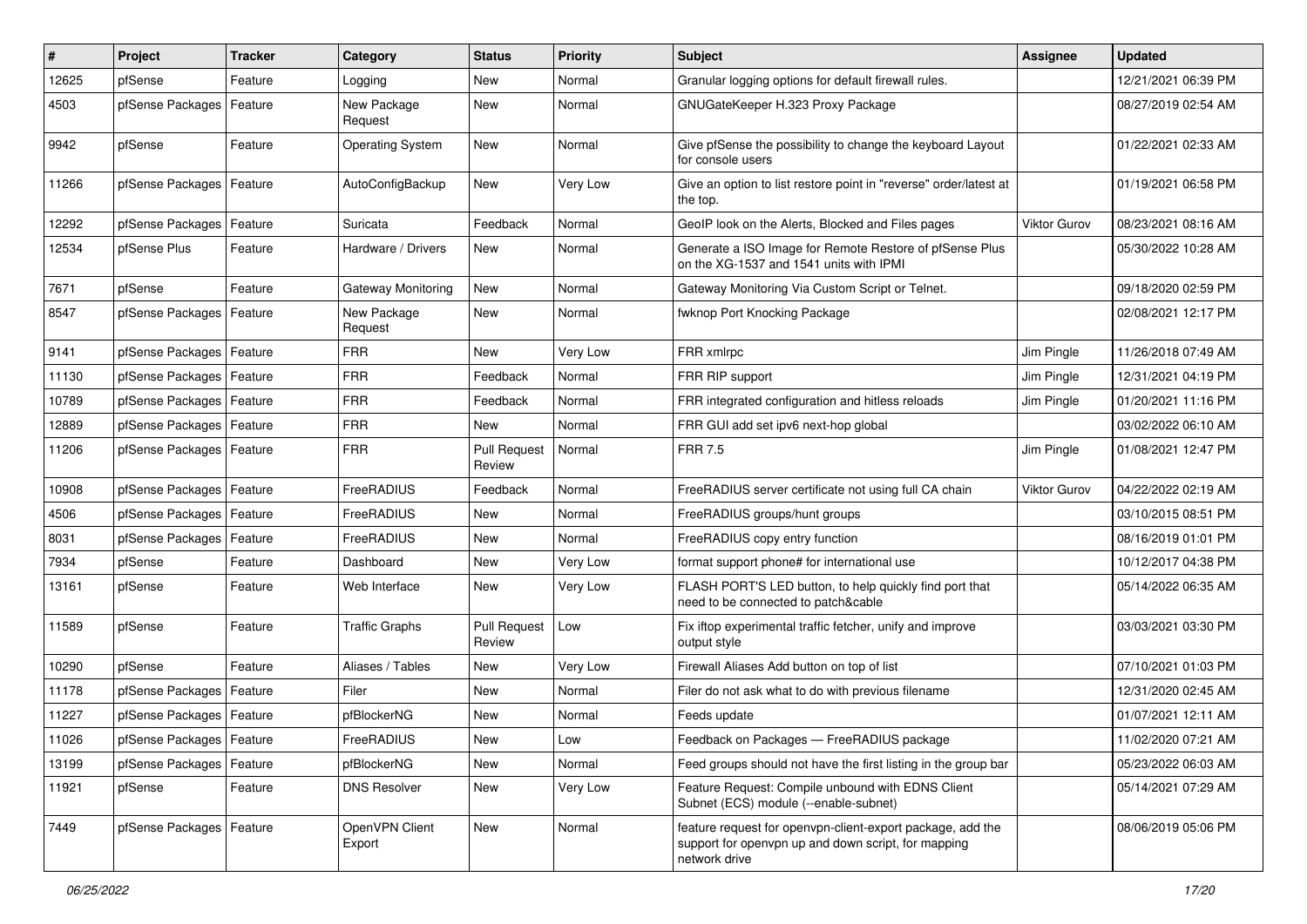| #     | Project          | <b>Tracker</b> | Category                 | <b>Status</b>                 | <b>Priority</b> | <b>Subject</b>                                                                                 | Assignee            | <b>Updated</b>      |
|-------|------------------|----------------|--------------------------|-------------------------------|-----------------|------------------------------------------------------------------------------------------------|---------------------|---------------------|
| 13165 | pfSense          | Feature        | Dashboard                | <b>Pull Request</b><br>Review | Normal          | Feat: live update for Services dashboard widget                                                |                     | 05/15/2022 01:48 AM |
| 7956  | pfSense          | Feature        | Web Interface            | New                           | Normal          | Favicon able to match GUI colour setting?                                                      |                     | 10/17/2017 06:36 AM |
| 10871 | pfSense Packages | Feature        | FreeRADIUS               | Feedback                      | Normal          | Extra time period counters for SQL backend                                                     | <b>Viktor Gurov</b> | 04/22/2022 02:19 AM |
| 2774  | pfSense          | Feature        | DHCP (IPv4)              | New                           | Normal          | Extend DHCP Pools code to allow using different subnets                                        |                     | 08/19/2019 10:27 AM |
| 8316  | pfSense          | Feature        | Rules / NAT              | <b>New</b>                    | Low             | expiration date when creating new rules                                                        |                     | 08/21/2019 09:11 AM |
| 11440 | pfSense          | Feature        | Web Interface            | New                           | Low             | Expand collapsed sections by clicking anywhere on header                                       |                     | 10/28/2021 01:35 PM |
| 12848 | pfSense          | Feature        | Dynamic DNS              | <b>New</b>                    | Normal          | Evaluation of the DynDNS "Result Match" string                                                 |                     | 02/22/2022 02:01 AM |
| 13242 | pfSense          | Feature        | Gateway Monitoring       | <b>New</b>                    | Normal          | Enhancements to static route creation/deletion for dpinger<br>monitor IPs                      |                     | 06/03/2022 11:20 AM |
| 13287 | pfSense          | Feature        | Configuration<br>Backend | <b>New</b>                    | Normal          | Encode OpenVPN Custom Options                                                                  |                     | 06/20/2022 10:33 AM |
| 13219 | pfSense          | Feature        | Captive Portal           | New                           | Very Low        | Enable/Disable single voucher roll                                                             |                     | 05/26/2022 08:14 AM |
| 9544  | pfSense          | Feature        | Routing                  | New                           | Normal          | Enable RADIX MPATH                                                                             |                     | 04/21/2022 12:39 PM |
| 9545  | pfSense Packages | Feature        | <b>FRR</b>               | New                           | Normal          | Enable MULTIPATH in FRR                                                                        | Jim Pingle          | 09/18/2020 12:52 PM |
| 13227 | pfSense          | Feature        | IPsec                    | New                           | High            | Enable IPSec Virtual IP Pool assignment by Radius for<br>Mobile Users - SIMPLE FIX             |                     | 05/27/2022 10:15 AM |
| 9704  | pfSense Packages | Feature        | FreeRADIUS               | <b>New</b>                    | Normal          | Enable filter_username                                                                         |                     | 08/27/2019 12:07 PM |
| 3793  | pfSense          | Feature        | Rules / NAT              | New                           | Normal          | Enable external authentication support for rules                                               |                     | 08/05/2014 01:09 PM |
| 11567 | pfSense Packages | Feature        | Mail report              | New                           | Normal          | Email report add a note filed request                                                          |                     | 02/27/2021 03:44 PM |
| 10718 | pfSense          | Feature        | Notifications            | New                           | Normal          | Email notifications - add new field to enter a from: name                                      |                     | 07/01/2020 09:08 AM |
| 4128  | pfSense          | Feature        | Notifications            | New                           | Normal          | Email notification webgui configuration                                                        |                     | 11/18/2021 12:48 PM |
| 10467 | pfSense          | Feature        | Notifications            | New                           | Very Low        | Email alert functionality for system health                                                    |                     | 05/21/2020 06:02 AM |
| 7085  | pfSense          | Feature        | Rules / NAT              | New                           | Normal          | <b>Edit Firewall Rules Seperator</b>                                                           |                     | 09/10/2017 09:15 AM |
| 8474  | pfSense          | Feature        | High Availability        | New                           | Low             | Easier Conversion to HA Pair from Existing Non-HA Firewall                                     |                     | 04/19/2018 11:52 PM |
| 10242 | pfSense Packages | Feature        | New Package<br>Request   | New                           | Normal          | E2guardian Web filtering package                                                               | <b>Viktor Gurov</b> | 05/30/2022 10:40 AM |
| 12494 | pfSense          | Feature        | Dynamic DNS              | <b>Pull Request</b><br>Review | Normal          | DynDNS: make simultaneous update of IP and LegacyIP<br>possible                                | <b>Lukas Wiest</b>  | 11/01/2021 08:52 AM |
| 12495 | pfSense          | Feature        | <b>Dynamic DNS</b>       | <b>Pull Request</b><br>Review | Normal          | DynDNS: add deSEC IPv4&v6 simultaneos update                                                   | <b>Lukas Wiest</b>  | 11/01/2021 08:53 AM |
| 7292  | pfSense          | Feature        | Dynamic DNS              | <b>New</b>                    | Normal          | DynamicDNS configuration does not sync to HA secondary                                         |                     | 02/21/2017 04:56 PM |
| 12308 | pfSense Packages | Feature        | New Package<br>Request   | New                           | Normal          | Dynamicaly Update Firewall Aliases from OpenVPN LDAP<br>Group membership of the connected user |                     | 08/27/2021 12:51 AM |
| 12863 | pfSense          | Feature        | Authentication           | New                           | Very Low        | dynamically tune sha512crypt rounds                                                            | Jim Pingle          | 03/19/2022 12:53 PM |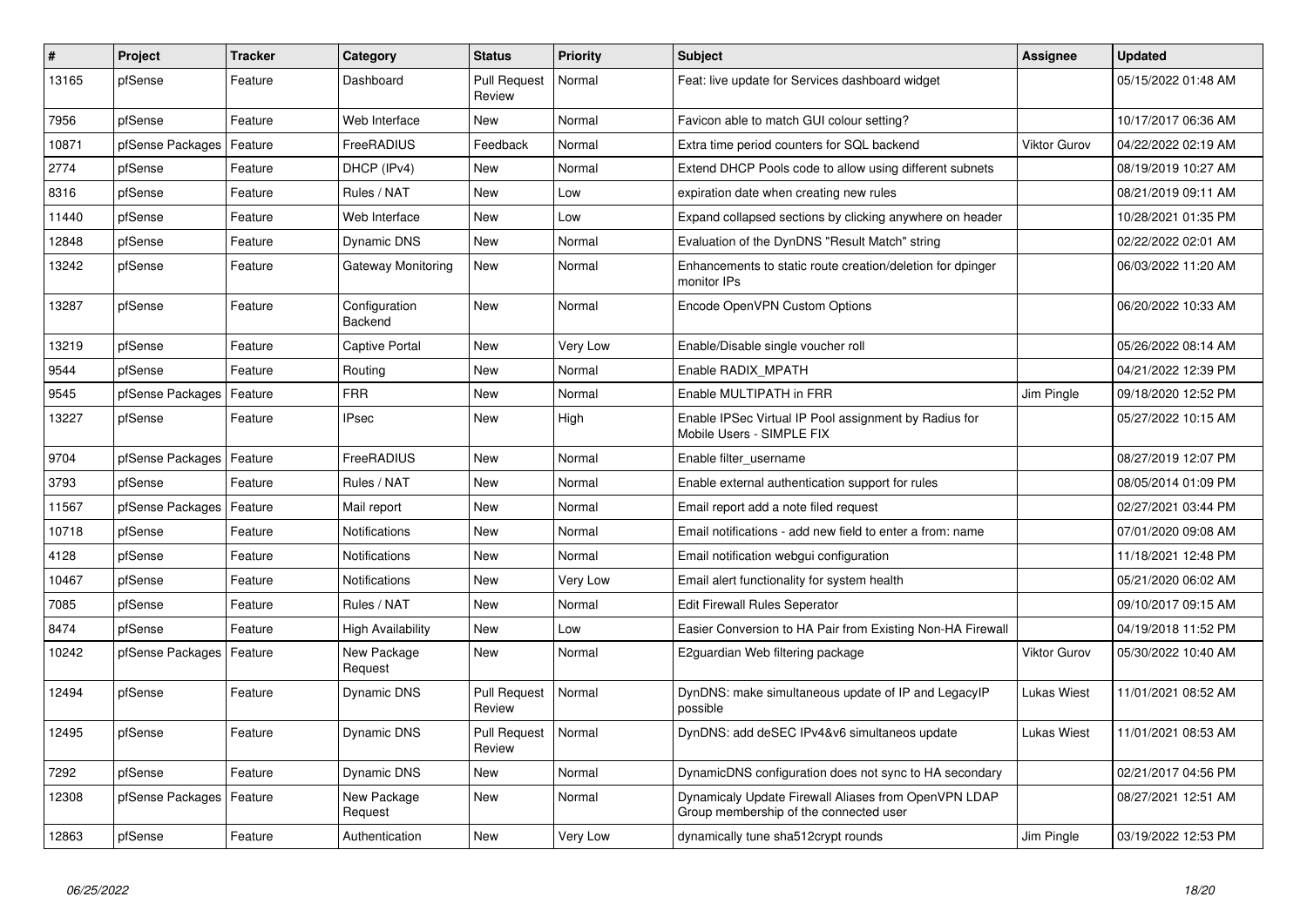| $\sharp$ | Project                    | <b>Tracker</b> | Category                            | <b>Status</b> | <b>Priority</b> | <b>Subject</b>                                                                    | Assignee            | <b>Updated</b>      |
|----------|----------------------------|----------------|-------------------------------------|---------------|-----------------|-----------------------------------------------------------------------------------|---------------------|---------------------|
| 11963    | pfSense Packages           | Feature        | <b>FRR</b>                          | New           | Normal          | Dynamically change OSPF interface costs on selected<br>interfaces on CARP event   |                     | 05/26/2021 04:13 AM |
| 986      | pfSense                    | Feature        | Web Interface                       | New           | Normal          | Dynamic states view                                                               |                     | 02/06/2016 04:58 AM |
| 7418     | pfSense                    | Feature        | Dynamic DNS                         | <b>New</b>    | Normal          | Dynamic dns should be sorted interface name                                       |                     | 08/21/2019 08:58 AM |
| 11084    | pfSense                    | Feature        | Dynamic DNS                         | <b>New</b>    | Normal          | Dynamic DNS include option to specify virtual IP addresses                        |                     | 11/19/2020 01:26 PM |
| 7903     | pfSense Packages   Feature |                | New Package<br>Request              | New           | Normal          | Duo ssh package                                                                   |                     | 01/16/2021 12:44 AM |
| 11295    | pfSense Packages           | Feature        | pfBlockerNG                         | Feedback      | Normal          | DNSBL IDN support                                                                 | <b>Viktor Gurov</b> | 09/10/2021 11:33 AM |
| 11099    | pfSense Packages   Feature |                | pfBlockerNG                         | <b>New</b>    | Normal          | DNSBL blocking by schedule                                                        |                     | 11/25/2020 12:12 AM |
| 6103     | pfSense                    | Feature        | <b>DNS Resolver</b>                 | <b>New</b>    | Normal          | DNS Resolver Outgoing Interfaces should be able to use<br>Gateway Groups          |                     | 10/21/2019 08:02 AM |
| 13138    | pfSense Packages   Feature |                | pfBlockerNG                         | <b>New</b>    | Normal          | DNS over HTTPS/TLS Blocking should be removed from<br>SafeSearch                  |                     | 05/07/2022 02:52 AM |
| 7441     | pfSense                    | Feature        | DHCP (IPv4)                         | <b>New</b>    | Low             | Display start/end times for Static Mapping leases on DHCP<br>Leases/DHCPv6 Leases |                     | 08/21/2019 10:48 AM |
| 6789     | pfSense Packages   Feature |                | Squid                               | <b>New</b>    | Normal          | disgest_ldap_auth                                                                 |                     | 08/13/2019 09:57 AM |
| 8232     | pfSense Packages   Feature |                | haproxy                             | New           | Normal          | different ssl options based on the sni name                                       |                     | 01/30/2019 10:36 AM |
| 1883     | pfSense                    | Feature        | <b>Traffic Shaper</b><br>(Limiters) | New           | Normal          | Diag > Limiter Info presentation enhancement                                      |                     | 08/20/2019 03:46 PM |
| 12602    | pfSense                    | Feature        | Dynamic DNS                         | New           | Normal          | DHCPv6 should allow DDNS Client updates for hosts                                 |                     | 12/15/2021 11:00 AM |
| 5950     | pfSense                    | Feature        | DHCP (IPv6)                         | <b>New</b>    | Normal          | DHCPv6 Server support for PD of PD-obtained networks                              |                     | 03/04/2016 03:04 AM |
| 2983     | pfSense                    | Feature        | DHCP (IPv4)                         | New           | Normal          | DHCPD: Add vendor-class-identifier and MAC-OIDs                                   |                     | 05/29/2020 09:24 PM |
| 8173     | pfSense                    | Feature        | Interfaces                          | New           | Normal          | dhcp6c - RAW Options                                                              |                     | 05/29/2022 05:34 PM |
| 11004    | pfSense                    | Feature        | DHCP (IPv4)                         | <b>New</b>    | Low             | DHCP reservations with no IP address show entries in<br><b>DHCP</b> leases        |                     | 10/26/2020 07:22 AM |
| 8879     | pfSense                    | Feature        | DHCP (IPv4)                         | <b>New</b>    | <b>Very Low</b> | DHCP options ADD force options                                                    |                     | 09/07/2018 09:14 AM |
| 10280    | pfSense                    | Feature        | Dashboard                           | New           | Low             | <b>DHCP Leases widget</b>                                                         |                     | 11/07/2020 09:18 PM |
| 10250    | pfSense                    | Feature        | DHCP (IPv4)                         | New           | <b>Very Low</b> | DHCP lease view by interface                                                      |                     | 02/11/2020 07:47 AM |
| 10345    | pfSense                    | Feature        | DHCP (IPv4)                         | New           | Normal          | DHCP lease distinction between online and offline                                 |                     | 03/16/2020 07:56 AM |
| 6845     | pfSense                    | Feature        | Interfaces                          | New           | Normal          | DHCP / DHCPv6 WAN client status page                                              |                     | 08/19/2019 12:37 PM |
| 11092    | pfSense Packages   Feature |                | pfBlockerNG                         | New           | Normal          | Detecting DNS tunneling                                                           |                     | 11/21/2020 04:53 AM |
| 8836     | pfSense Packages           | Feature        | FreeRADIUS                          | New           | Normal          | Define Idap group vlan assignment in users file                                   |                     | 08/26/2018 07:53 AM |
| 10144    | pfSense                    | Feature        | Web Interface                       | New           | Low             | Default Sort Order, DHCP Leases                                                   |                     | 12/31/2019 06:47 PM |
| 13195    | pfSense Packages   Feature |                | pfBlockerNG                         | New           | Normal          | Dedicated website for Feed mangement - Community Driven                           |                     | 05/23/2022 05:22 AM |
| 10160    | pfSense Packages   Feature |                | New Package<br>Request              | New           | Normal          | Dedicated Maxmind GeoIP package including license<br>registration                 |                     | 01/03/2020 10:31 PM |